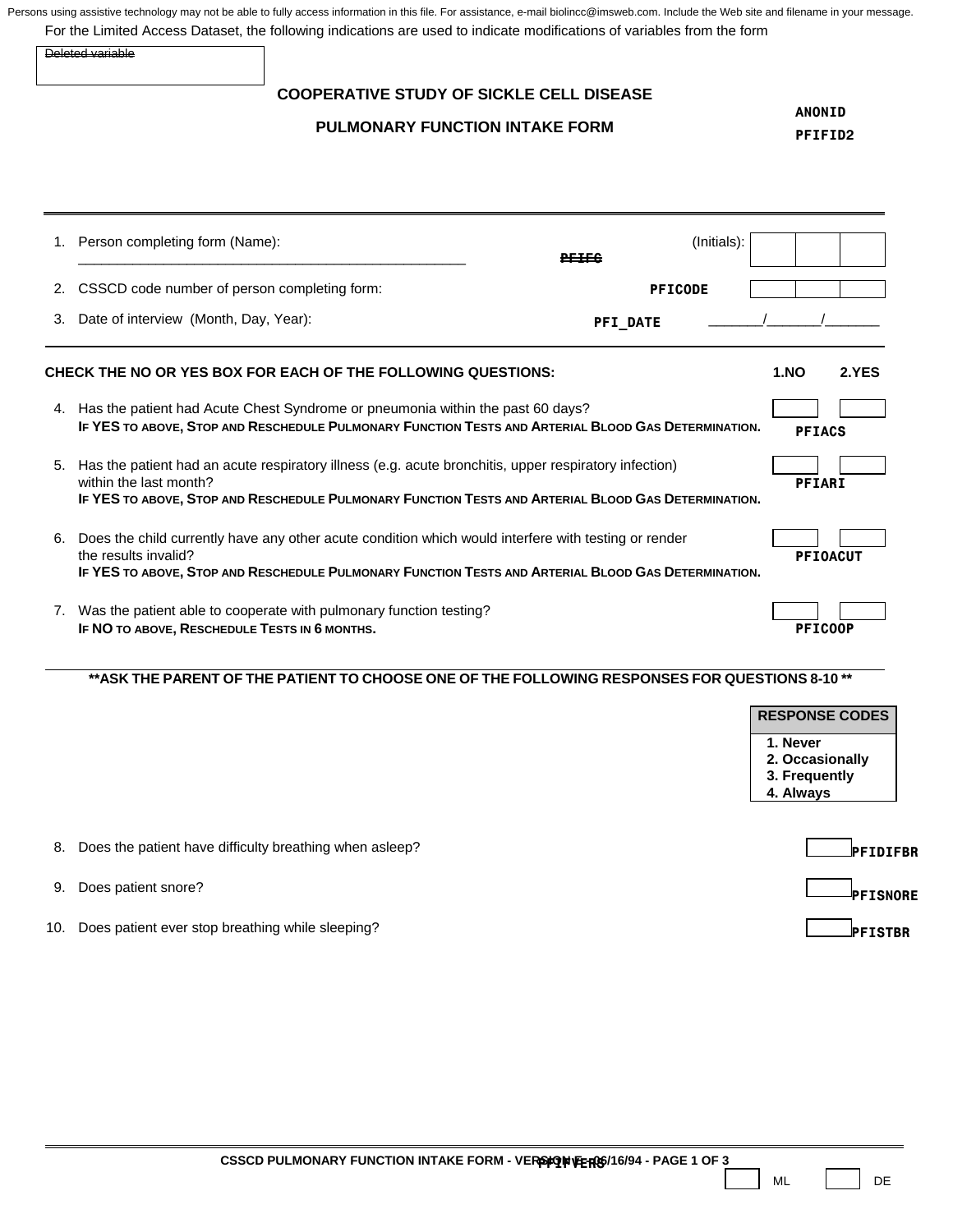**PFIF** 

|     |                                                                                     |                             |                 |                          | <b>1.NO</b>       | <b>2. YES</b>   |
|-----|-------------------------------------------------------------------------------------|-----------------------------|-----------------|--------------------------|-------------------|-----------------|
| 11. | Does patient have a history of wheezing?                                            |                             |                 |                          | <b>PFIWZHX</b>    |                 |
| 12. | Does patient have a history of asthma?                                              |                             |                 |                          | <b>PFIASTHX</b>   |                 |
|     | IF YES To Q. 12 $\rightarrow$ 12.1 Is patient currently on medication for asthma?   |                             |                 |                          | <b>PFIASMED</b>   |                 |
|     | IF YES To Q. 12.1 → 12.2 Medications (Check NO or YES for EACH of 12.2 A - F below) |                             |                 |                          |                   |                 |
|     | 12.2.A. Steroids                                                                    |                             |                 |                          | <b>PFISTER</b>    |                 |
|     | <b>IF YES TO STEROIDS →</b>                                                         | 12.2.A.1. Systemic Steroids |                 |                          | <b>PFISSTER</b>   |                 |
|     | <b>IF YES TO STEROIDS →</b>                                                         | 12.2.A.2. Inhaled Steroids  |                 |                          | <b>PFIISTER</b>   |                 |
|     | 12.2.B. Beta-Sympathomimetics                                                       |                             |                 |                          | <b>PFIBSYM</b>    |                 |
|     | 12.2.C. Theophylline                                                                |                             |                 |                          | <b>PFITHEO</b>    |                 |
|     | 12.2.D. Cromolyn (Intal) or Nedocromil (Tilade)                                     |                             |                 |                          | <b>PFICROM</b>    |                 |
|     | 12.2.E. Anticholinergics                                                            |                             |                 |                          | PFIACHOL          |                 |
|     | 12.2.F. Other medication for asthma?                                                |                             |                 |                          | <b>PFIOMED</b>    |                 |
|     |                                                                                     |                             |                 |                          |                   | <b>PFIOMEDT</b> |
|     |                                                                                     |                             |                 |                          |                   |                 |
|     | 13. Does patient smoke cigarettes?                                                  |                             | 1. NO           | <b>2. YES</b>            | <del>PEIGIG</del> |                 |
|     |                                                                                     |                             |                 |                          |                   |                 |
|     | IF YES TO ABOVE $\rightarrow$ 13.1 How many does patient smoke in a day? (total #)  |                             |                 | <b>PEINGIG</b>           |                   |                 |
|     | 14. Is there a household member who smokes?                                         |                             | <b>1. NO</b>    | <b>2. YES</b>            | <b>PFIHSSMK</b>   |                 |
|     | 15. Has patient ever had pulmonary or cardiac surgery?                              |                             | <b>1. NO</b>    | <b>2. YES</b>            | <b>PFIPCSG</b>    |                 |
|     | IF YES TO ABOVE → 15.1 Name of Procedure(s)<br>А.                                   | PFIPCSG1                    |                 | Office Use →             |                   |                 |
|     | В.                                                                                  | PFIPCSG2                    |                 |                          |                   |                 |
|     |                                                                                     | <b>PFIPCSG3</b>             |                 | Office Use $\rightarrow$ |                   |                 |
|     | С                                                                                   |                             |                 | Office Use $\rightarrow$ |                   |                 |
|     | 16. Has patient ever had a tonsillectomy or adenoidectomy?                          |                             | <b>1. NO</b>    | <b>2. YES</b>            | <b>PFITOSG</b>    |                 |
|     | 16.1 Reason                                                                         | <b>PFITOSGR</b>             |                 | Office Use $\rightarrow$ |                   | PFITOSGC        |
|     | 16.2 Age surgery performed                                                          |                             | <b>PFITOAGE</b> |                          |                   |                 |
|     | 17. Has patient taken any medications in the past 24 hours?                         |                             | <b>1. NO</b>    | <b>2. YES</b>            | <b>PFIMEDS</b>    |                 |
|     | IF YES TO ABOVE → 17.1 List Medication(s)                                           |                             |                 |                          | <b>PEIMED1</b>    |                 |
|     |                                                                                     |                             |                 |                          | <b>PETMED2</b>    |                 |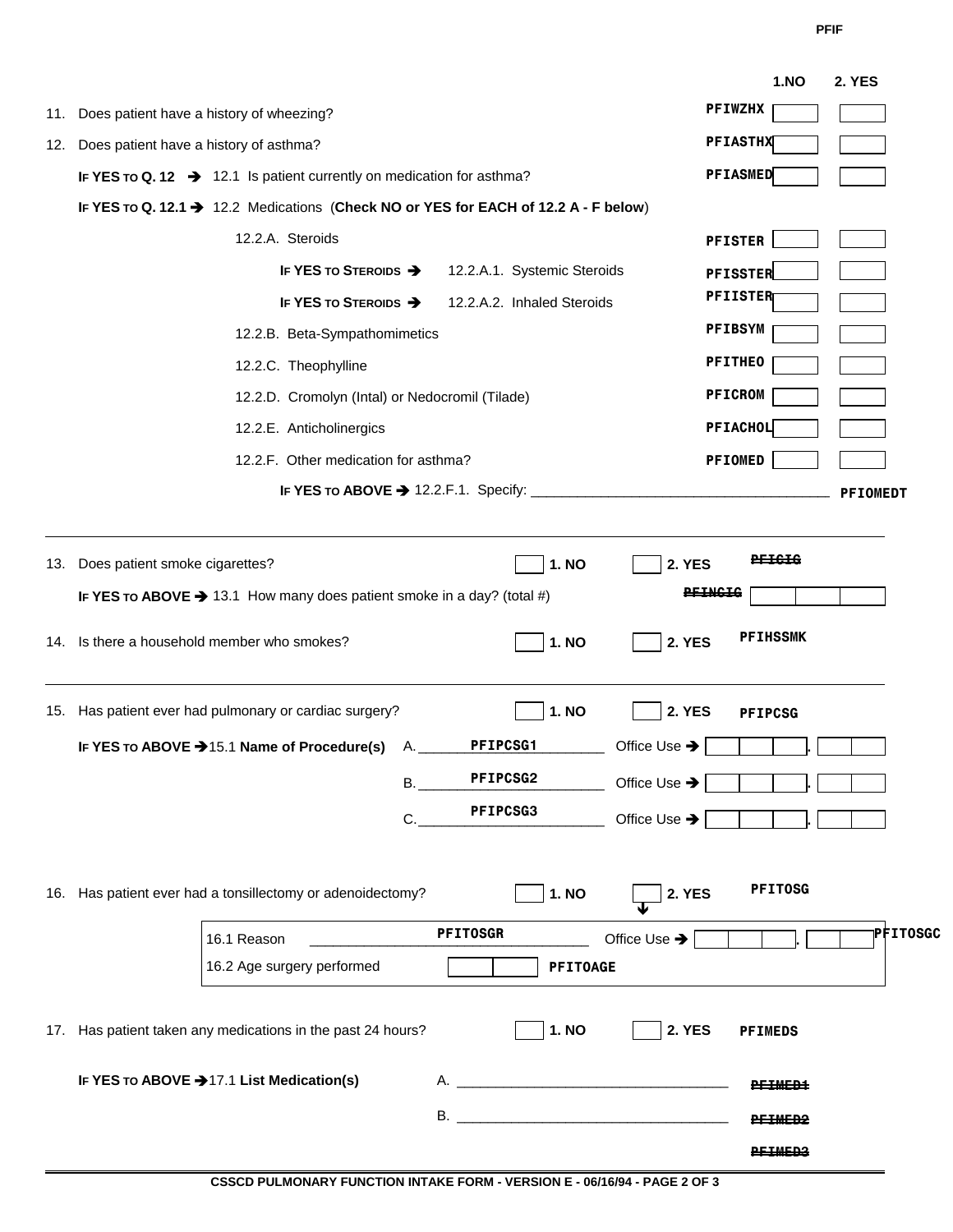**PFIF** 

|                                                                                                                      |                 | <u>PFIMFD4</u> |       |
|----------------------------------------------------------------------------------------------------------------------|-----------------|----------------|-------|
| 18. Physical Examination - LUNGS/RESPIRATIONS (Check NO or YES for EACH of 18 A - E below)<br>18.A. Rales (crackles) | <b>PFIRALES</b> | <b>1.NO</b>    | 2.YES |

| IF YES TO Q. 18.E. → 18.E.1. Specify:    |                | <b>PFIORABT</b> |
|------------------------------------------|----------------|-----------------|
| 18.E. Other lung/respiratory abnormality | <b>PFIORAB</b> |                 |
| 18.D. Mouth breathing                    | <b>PFIMBR</b>  |                 |
| 18.C. Wheezing                           | <b>PFIWZ</b>   |                 |
| 18.B. Rhonchi                            | <b>PFIRN</b>   |                 |
|                                          |                |                 |

| 19 | -xarr<br>שנ.<br>והמוח<br>.)letinr<br>™ IName<br>nvsicar<br>,,,,,<br>. .<br>. | ----<br>DЕ | -Ini<br>als |  |  |  |  |
|----|------------------------------------------------------------------------------|------------|-------------|--|--|--|--|
|----|------------------------------------------------------------------------------|------------|-------------|--|--|--|--|

Signature of Data Coordinator:

\_\_\_\_\_\_\_\_\_\_\_\_\_\_\_\_\_\_\_\_\_\_\_\_\_\_\_\_\_\_\_\_\_\_\_\_\_\_\_\_\_\_\_\_\_\_\_\_\_\_\_\_\_\_\_\_

Date:  $\frac{1}{\sqrt{2\pi}}$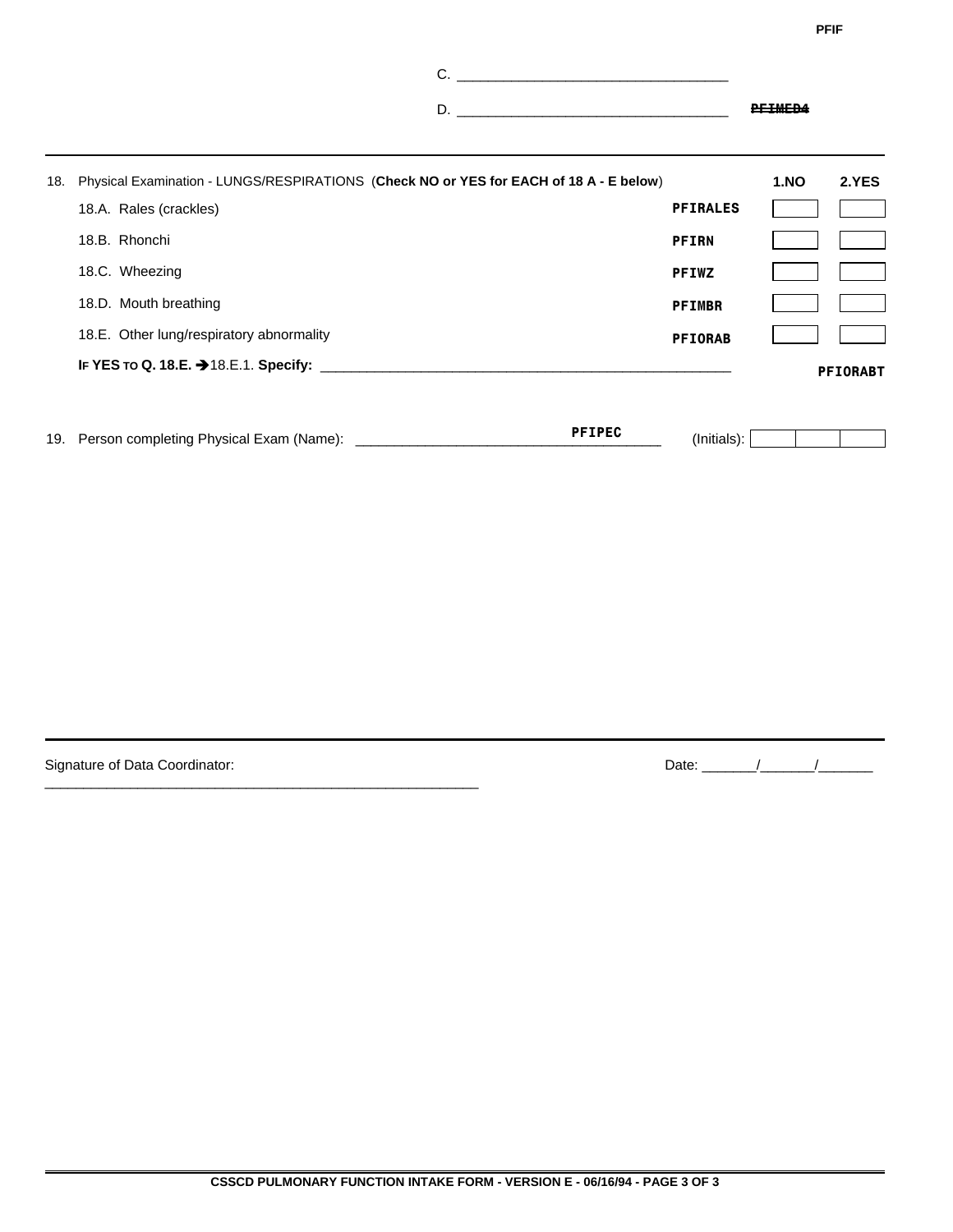# **CSSCD Phases 2 and 3 2.11: Pulmonary Function Intake Form – Form PFIF QUESTION-BY-QUESTION SPECIFICATIONS FOR THE PULMONARY**

# **FUNCTION INTAKE FORM**

**Question 1. Person completing form:** The person completing the Pulmonary Function Intake Form should enter his/her name on the line and initials in the three boxes to the right of the line. This person completing the form (conducting the interview) should be a CSSCD staff member at the clinic.

**Question 2. CSSCD code number of the person completing the form:** The code number of the person completing the Pulmonary Function Intake Form is to be assigned by the Data Coordinator at each clinic.

**Question 3. Date of interview:** The date the Pulmonary Function Intake interview was performed should be entered in the MM/DD/YY date format (e.g., October 24, 1994, would be entered 10/24/94).

**Question 4. Has the patient had Acute Chest Syndrome or pneumonia within the past 60 days?:** Place a check mark in the appropriate (1. NO or **2. YES) box. If 1. NO is checked,** (the patient has experienced Acute Chest Syndrome or Pneumonia within 60 days prior to the date of the interview), you MUST reschedule the pulmonary function tests and blood drawing for determination of arterial blood gases.

**Question 5. Has the patient had an acute respiratory illness within the last month?:** Place a check mark in the appropriate (1. NO or 2. YES) box. If 2. YES is checked, you MUST reschedule the pulmonary function tests and blood drawing for determination of arterial blood gases.

**Question 6. Does the child currently have any other acute condition which would interfere with testing or render the results invalid?:** Place a check mark in the appropriate (1. NO or 2. YES) box. If 2. YES is checked, pulmonary function tests and blood drawing for arterial blood gases should be rescheduled.

**Question 7. Was the patient able to cooperate with pulmonary function testing?:** *NOTE:*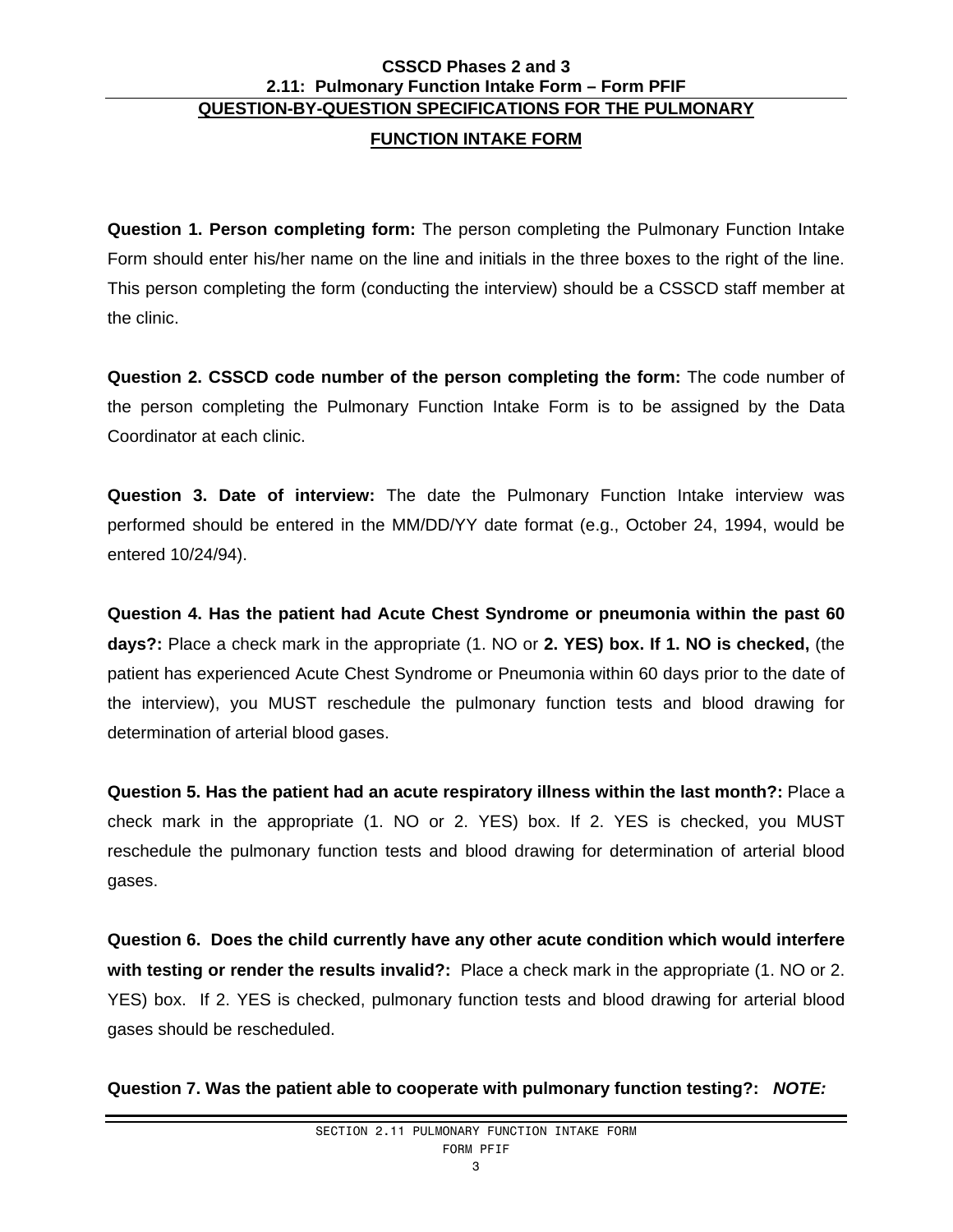## **CSSCD Phases 2 and 3 2.11: Pulmonary Function Intake Form – Form PFIF**

At the time of the interview and physical examination, the person completing the form will not be able to answer question 7. After the patient is seen in the pulmonary function laboratory and you have received the report regarding the patient's cooperation, please be sure to go back and answer question 7 before submitting the Pulmonary Function Intake Form to the SCC. Place a check mark in the appropriate (1. NO or 2. YES) box. If 1. NO is checked, you MUST reschedule the patient for pulmonary function tests and blood drawing for arterial blood gases determination in 6 months.

**Question 8. Does the patient have difficulty breathing while asleep?:** Ask parent/patient to choose one of the following responses: 1. NEVER, 2. OCCASIONALLY, 3. FREQUENTLY, 4. ALWAYS. Enter number code in response box.

**Question 9. Does patient snore?:** Ask parent/patient to choose one of the following responses: 1. NEVER, 2. OCCASIONALLY, 3. FREQUENTLY, 4. ALWAYS. Enter number code in response box.

**Question 10. Does the patient ever stop breathing while sleeping?:** Ask parent/patient to choose one of the following responses: 1. NEVER, 2. OCCASIONALLY, 3. FREQUENTLY, 4. ALWAYS. Enter number code in response box.

**Question 11. Does the patient have a history of wheezing?:** Place a check mark in the appropriate (1. NO or 2. YES) box.

**Question 12. Does the patient have a history of asthma?:** Place a check mark in the appropriate (1. NO or 2. YES) box. If 2. YES is checked, then Question 12.1 MUST be answered.

**Question 12.1 Is patient currently on medication for asthma?:** Place a check mark in the appropriate (1. NO or 2. YES) box. If 2. YES is checked, Question *12.2.* (A-F) MUST be answered.

**Question 1.2 Medications:** Ask the parent/guardian about each of the medications listed - i.e., "Is the patient taking ....?'

**Question 12.2.A Steroids:** Place a check mark in the appropriate (1. NO or 2. YES) box. If 2.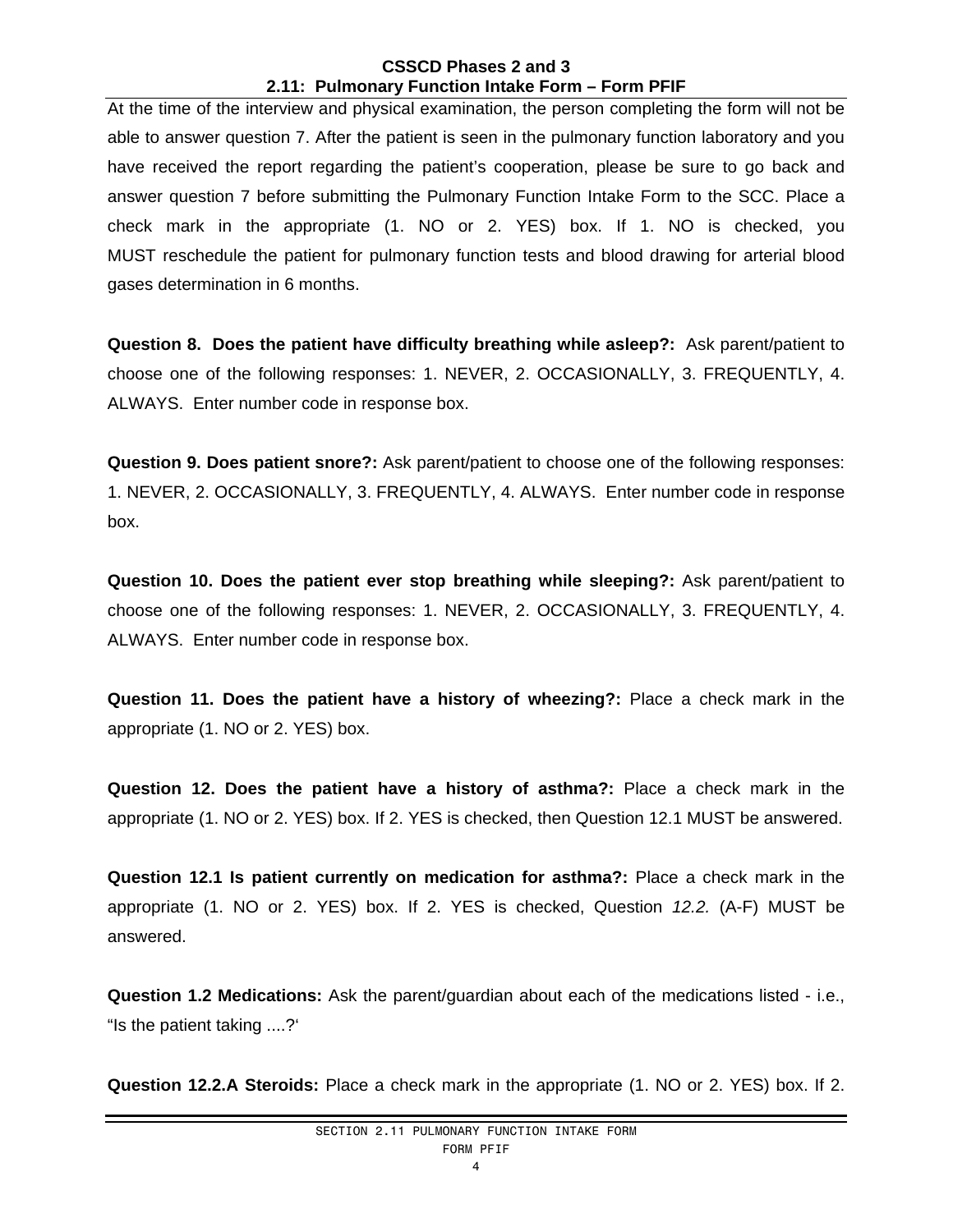## **CSSCD Phases 2 and 3 2.11: Pulmonary Function Intake Form – Form PFIF**

YES is checked, you MUST answer Questions 12.2.A.1 and 12.2.A.2.

**Question 12.2.B Beta-Sympathomimetics:** Place a check mark in the appropriate (1. NO or 2. YES) box.

**Question 12.2.C Theophylline:** Place a check mark in the appropriate (1. NO or 2. YES) box.

**Question 12.2.D Cromolyn (Intal) or Nedocromil (Tilade):** Place a check mark in the appropriate (1. NO or 2. YES) box.

**Question 12.2.E Anticholinergics:** Place a check mark in the appropriate (1. NO or 2. YES) box.

**Question 12.2.F Other medications for asthma:** Place a check mark in the appropriate (1. NO or 2. YES) box. If 2. YES is checked, you MUST ask "what is the name(s) of the medication(s)?" and record the response in the on the "specify" line (Question 12.2.F.1).

**Question 13. Does the patient smoke cigarettes?:** Place a check mark in the appropriate (1. NO or 2. YES) box. If 2. YES is checked, Question 13.1 MUST be answered.

**Question 13.1 How many does patient smoke in a day?:** Write the TOTAL number of cigarettes smoked per day (not amount in packs) in the boxes to the right of the question.

**Question 14. Is there a household member who smokes?:** Place a check mark in the appropriate (1. NO or 2. YES) box.

**Question 15. Has the patient ever had pulmonary or cardiac surgery?:** Place a check mark in the appropriate (1. NO or 2. YES) box. If 2. YES is checked, Question 15.1 MUST be answered.

**Question 15.1 Name of Procedure:** If the response to Question 15 is 2. YES, ask the person being interviewed: "What type(s) of pulmonary or cardiac surgery did [PATIENT NAME} have?" List the name(s) of the pulmonary or cardiac procedure(s) the patient has had on lines A, B, and C. You may list up to 3 procedures. DO NOT fill in the boxes to the right of the procedures.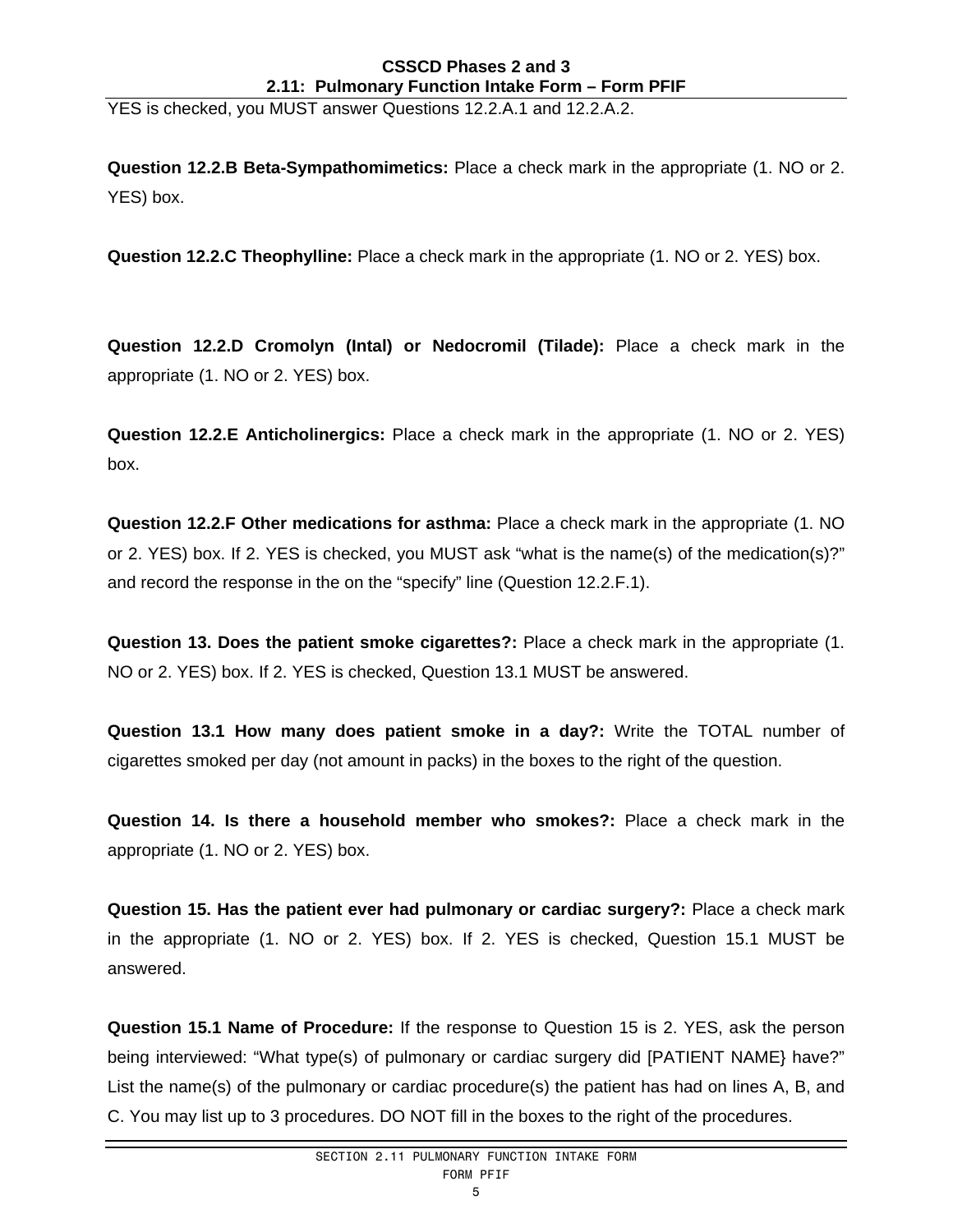**Question 16. Has the patient ever had a tonsillectomy or adenoidectomy?:** Place a check mark in the appropriate (1. NO or 2. YES) box. If 2. YES is checked, Questions 16.1 and 16.2 MUST be answered.

**Question 16.1 Reason:** If the answer to Question 16 is 2. YES, ask the person being interviewed "Why did [PATIENT NAME] have his/her tonsils (and/or adenoids) removed?" Record the response in the space provided. DO NOT fill in the boxes to the right of the reason.

**Question 16.2 Age surgery performed:** Ask person being interviewed 'How old was [PATIENT NAME] when (s)he had the surgery?' Enter age in years in the response boxes.

**Question 17. Has the patient taken any medications in the past 24 hours?:** Place a check mark in the appropriate (1. NO or 2. YES) box. If 2. YES is checked, Question 17.1 MUST be answered.

**Question 17.1 List Medications:** If the response to Question 17 is 2. YES, ask the person being interviewed "What medications did [PATIENT NAME] take in the last 24 hours?" Record the name(s) of the medications on lines A, B, C, and D. You may list up to 4 medications.

**Questions 18 and 19 are to be completed by the physician, physician's assistant, or nurse practitioner who performs the physical exam.** 

**Question 18. Physical Examination - LUNGS/RESPIRATIONS:** 

**Question 18.A Rates (crackles):** Place a check mark in the appropriate (1. NO or 2. YES) box.

**Question 18.B Rhonchi:** Place a check mark in the appropriate (1. NO or 2. YES) box.

**Question 18.C Wheezing**: Place a check mark in the appropriate (1. NO or 2. YES) box.

**Question 18.D Mouth breathing:** Place a check mark in the appropriate (1. NO or 2. YES) box.

**Question 18.E Other lung/respiratory abnormality:** Place a check mark in the appropriate (1. NO or 2. YES) box. If 2. YES is checked, the type of other lung/respiratory abnormality MUST be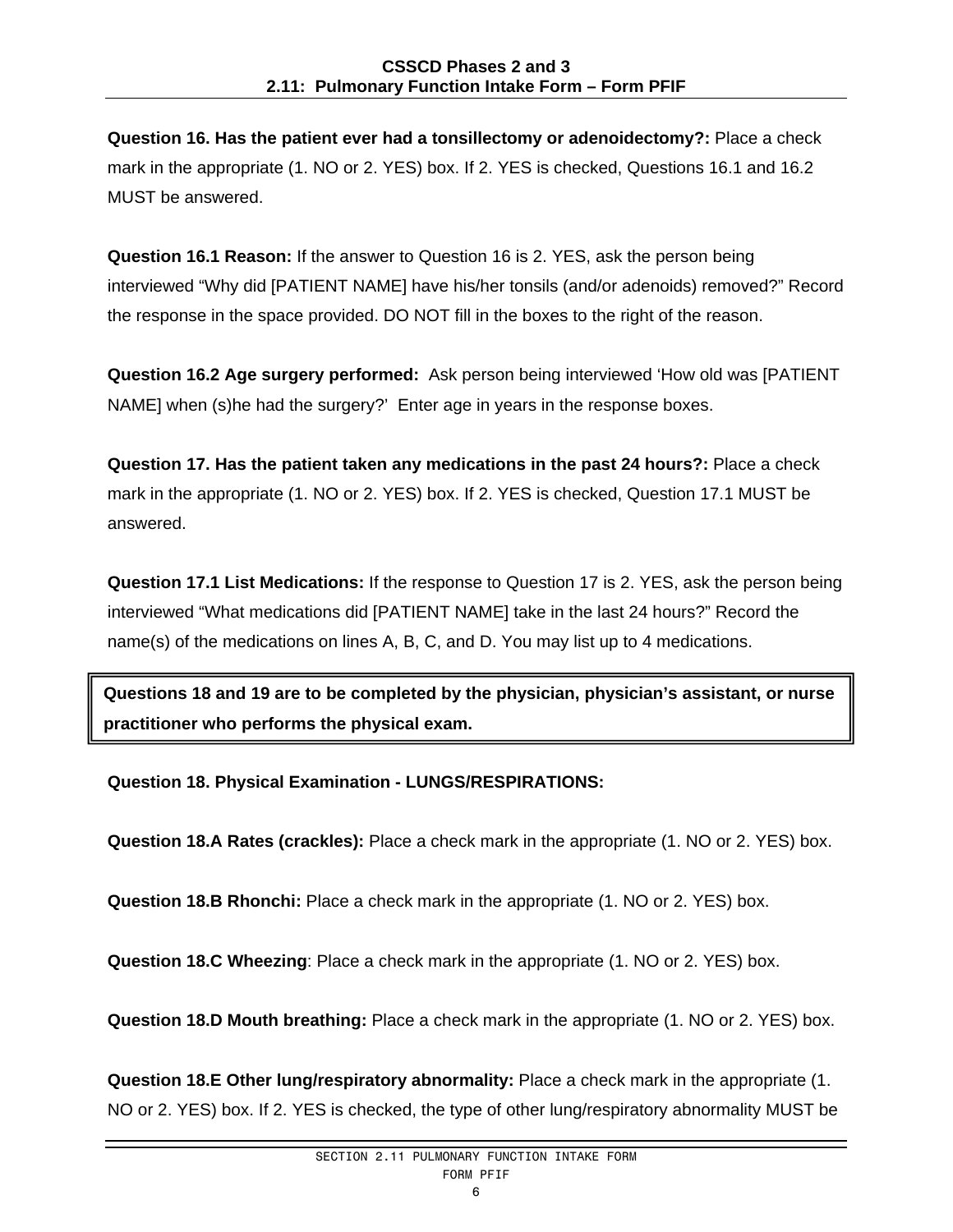specified (Question 18.E.1).

**Question 19. Person completing Physical Exam:** The doctor, physician's assistant or nurse practitioner performing the exam should enter his/her name on the line and his/her initials in the three boxes to the right of the line.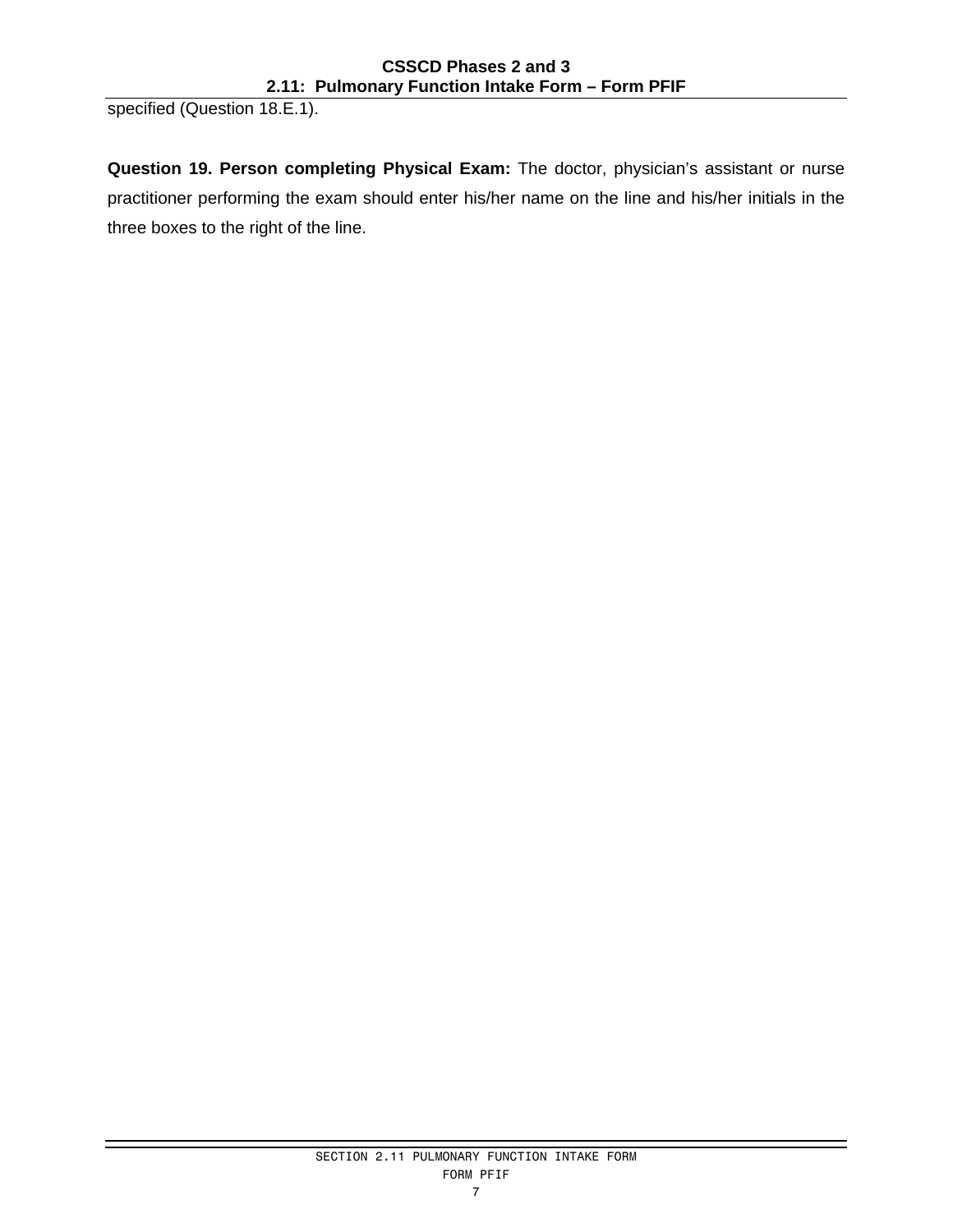PULMONARY FUNCTION INTAKE FORM

CSSCD INFANT COHORT PATIENTS

CONTENTS OF SAS DATASET: PFIFPUBN.SD2 DATA FROM CSSCD FORM PFIF - PULMONARY FUNCTION INTAKE FORM VARIABLES ARE LISTED IN ALPHABETICAL ORDER AND IN ORDER OF THEIR POSITION IN THE SAS DATASET AND ON FORM PFIF DATE VARIABLES HAVE BEEN REMOVED & CSSCD ID #S REPLACED W/ ANONYMIZED ID #<br>The SAS System 12:05 Thursday, February 12, 2 12:05 Thursday, February 12, 2004 1

The CONTENTS Procedure

| Data Set Name: IN.PFIFPUBN |                                                   |  | Observations:           | 705   |
|----------------------------|---------------------------------------------------|--|-------------------------|-------|
| Member Type:               | DATA                                              |  | Variables:              | 47    |
| Engine:                    | V6                                                |  | Indexes:                |       |
| Created:                   | 14:44 Wednesday, February 11, 2004                |  | Observation Length:     | - 469 |
|                            | Last Modified: 14:44 Wednesday, February 11, 2004 |  | Deleted Observations: 0 |       |
| Protection:                |                                                   |  | Compressed:             | NO    |
| Data Set Type:             |                                                   |  | Sorted:                 | NO.   |
| Label:                     |                                                   |  |                         |       |

-----Engine/Host Dependent Information-----

| Data Set Page Size:           | 16384        |
|-------------------------------|--------------|
| Number of Data Set Pages:     | 22           |
| First Data Page:              | 1            |
| Max Obs per Page:             | 34           |
| Obs in First Data Page:       | 21           |
| Number of Data Set Repairs: 0 |              |
| File Name:                    | pfif pun.sd2 |
| Release Created:              | 6.08.00      |
| Host Created:                 | <b>WTN</b>   |

-----Alphabetic List of Variables and Attributes-----

| #              | Variable        | Type | Len            | Pos         | Format | Informat | Label                                   |
|----------------|-----------------|------|----------------|-------------|--------|----------|-----------------------------------------|
| 1              | ANONID          | Char | 8              | $\mathbf 0$ |        |          | ANONYMIZED ID #                         |
| 46             | PFIABLE         | Num  | 8              | 437         | 2.     | 2.       | FREE OF ILLNESS & ABLE TO DO PFT (PH2)  |
| 22             | PFIACHOL        | Num  | 8              | 161         | 2.     | 2.       | 122E PT TAKING ANTICHOLINERGICS         |
| 6              | PFIACS          | Num  | 8              | 33          | 2.     | 2.       | 4 PT HAD ACS/PNEUMONIA IN PAST 60 DAYS  |
| $\overline{7}$ | PFIARI          | Num  | 8              | 41          | 2.     | 2.       | 5 HAD ACUTE RESP ILLNESS IN LAST MONTH  |
| 15             | PFIASMED        | Num  | 8              | 105         | 2.     | 2.       | 121 PT CURRENTLY ON ASTHMA MEDICATION   |
| 14             | <b>PFIASTHX</b> | Num  | 8              | 97          | 2.     | 2.       | 12 DOES PT HAVE HISTORY OF ASTHMA       |
| 19             | PFIBSYM         | Num  | 8              | 137         | 2.     | 2.       | 122B PT TAKING BETA-SYMPATHOMETICS      |
| 5              | PFICODE         | Num  | 8              | 25          | 3.     | 3.       | 2 CODE NO OF PERSON COMPLETING FORM     |
| 9              | PFICOOP         | Num  | 8              | 57          | 2.     | 2.       | 7 PT ABLE TO COOPERATE W/ PF TESTING    |
| 21             | PFICROM         | Num  | 8              | 153         | 2.     | 2.       | 122D PT TAKING CROMOLYN OR NEDOCROMIL   |
| 10             | PFIDIFBR        | Num  | 8              | 65          | 2.     | 2.       | 8 HAVE DIFFICULTY BREATHING ASLEEP      |
| 4              | PFIFBNO         | Num  | 8              | 17          | 3.     | 3.       | DATA ENTRY BATCH NUMBER                 |
| 2              | PFIFID2         | Num  | 8              | 8           | 3.     | 3.       | FOLLOW-UP IDENTIFIER                    |
| 3              | <b>PFIFVERS</b> | Char | 1              | 16          |        |          | <b>FORM VERSION</b>                     |
| 25             | <b>PFIHSSMK</b> | Num  | 8              | 202         | 2.     | 2.       | 14 IS THERE HOUSEHOLD MEMBER WHO SMOKES |
| 18             | PFIISTER        | Num  | 8              | 129         | 2.     | 2.       | 122A2 PT TAKING INHALED STEROIDS        |
| 40             | PFIMBR          | Num  | 8              | 378         | 2.     | 2.       | 18D PHYS EXAM LUNGS - MOUTH BREATHING   |
| 34             | PFIMEDS         | Num  | 8              | 296         | 2.     | 2.       | 17 PT TAKEN MEDICATIONS IN PAST 24 HRS  |
| 8              | PFIOACUT        | Num  | 8              | 49          | 2.     | 2.       | 6 OTHER ACUTE CONDIT INTERFERE W/TEST   |
| 23             | PFIOMED         | Num  | 8              | 169         | 2.     | 2.       | 122F PT TAKING OTHER MEDS FOR ASTHMA    |
| 48             | PFIOMEDC        | Num  | 8              | 453         | 4.     | 4.       | OTHER ASTHMA MED SPECIFY CODE (PH2)     |
| 24             | PFIOMEDT        | Char | 25             | 177         |        |          | 122F1 OTHR ASTHMA MEDICATION SPECIFY    |
| 41             | PFIORAB         | Num  | 8              | 386         | 2.     | 2.       | 18E PHYS EXAM LUNGS - OTHR ABNORMALITY  |
| 42             | PFIORABT        | Char | 30             | 394         |        |          | 18E1 OTHER LUNG ABNORMALITY SPECIFY     |
| 45             | <b>PFIOVERS</b> | Char | $\overline{2}$ | 435         |        |          | <b>VERSION DATA TRANSCRIBED FROM</b>    |
| 26             | PFIPCSG         | Num  | 8              | 210         | 2.     | 2.       | 15 HAS PT HAD PULMONARY/CARDIAC SURGERY |
| 27             | PFIPCSG1        | Num  | 8              | 218         | 6.2    | 6.2      | 151A CARDIAC/PULMONARY PROCEDURE CODE   |

#### SECTION 2.11 PULMONARY FUNCTION INTAKE FORM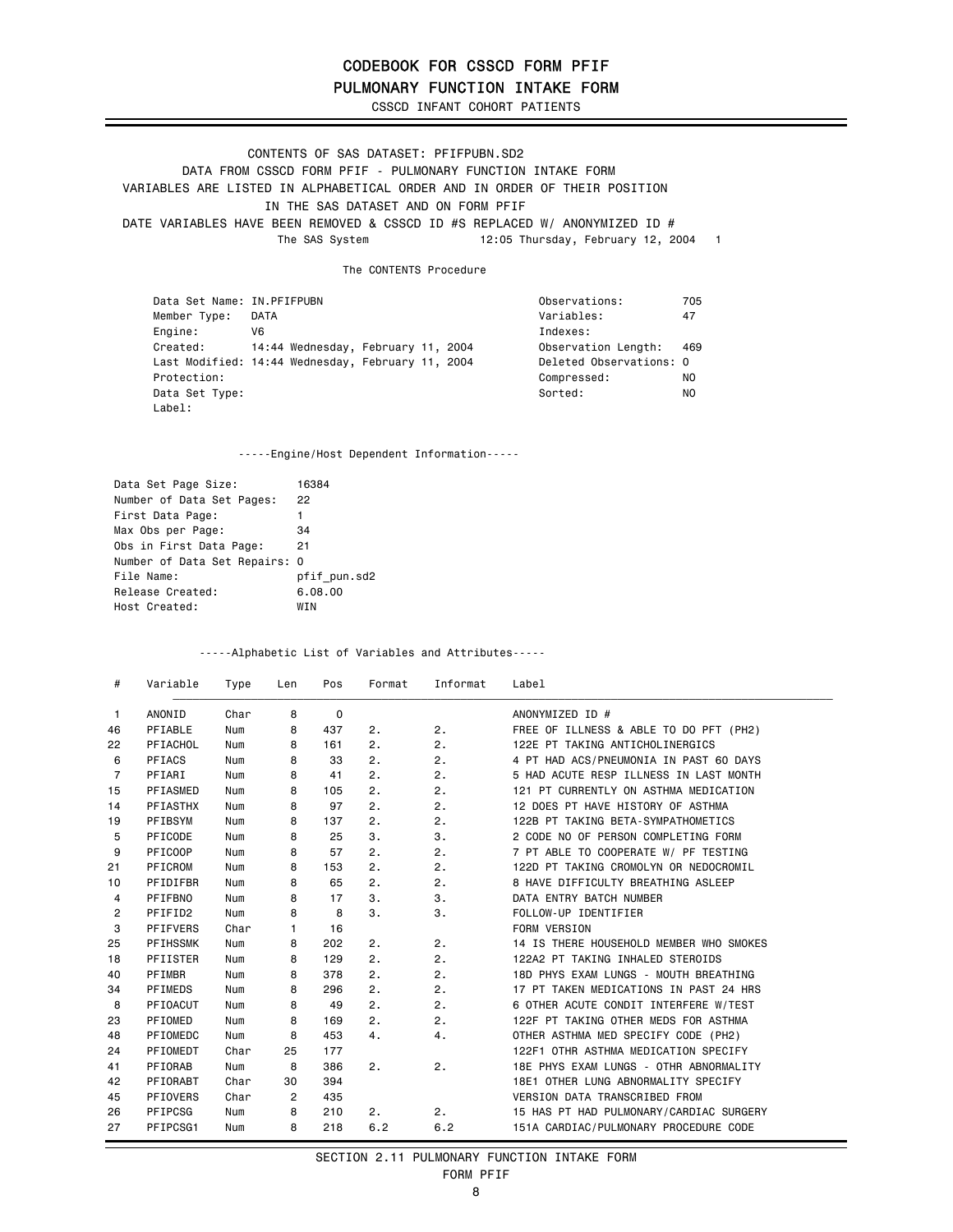## CODEBOOK FOR CSSCD FORM PFIF PULMONARY FUNCTION INTAKE FORM

CSSCD INFANT COHORT PATIENTS

| PFIPCSG2        | Num  | 8  | 226 | 6.2 | 6.2 | 151B CARDIAC/PULMONARY PROCEDURE CODE  |
|-----------------|------|----|-----|-----|-----|----------------------------------------|
| PFIPCSG3        | Num  | 8  | 234 | 6.2 | 6.2 | 151C CARDIAC/PULMONARY PROCEDURE CODE  |
| PFIPEC          | Char | 3  | 424 |     |     | 19 PERSON COMPLETING PHYSICAL EXAM     |
| PFIRALES        | Num  | 8  | 354 | 2.  | 2.  | 18A PHYSICAL EXAM LUNGS - RALES        |
| PFIRN           | Num  | 8  | 362 | 2.  | 2.  | 18B PHYSICAL EXAM LUNGS - RHONCHI      |
| PFISNORE        | Num  | 8  | 73  | 2.  | 2.  | 9 DOES PATIENT SNORE                   |
| <b>PFISSTER</b> | Num  | 8  | 121 | 2.  | 2.  | 122A1 PT TAKING SYSTEMIC STEROIDS      |
| PFISTBR         | Num  | 8  | 81  | 2.  | 2.  | 10 DOES PT STOP BREATHING WHILE ASLEEP |
| PFISTER         | Num  | 8  | 113 | 2.  | 2.  | 122A IS PATIENT TAKING STEROIDS        |
| PFITHEO         | Num  | 8  | 145 | 2.  | 2.  | 122C PT TAKING THEOPHYLLINE            |
| PFITOAGE        | Num  | 8  | 288 | 2.  | 2.  | 162 AGE SURGERY PERFORMED              |
| PFITODIS        | Num  | 8  | 461 | 2.  | 2.  | ESTIMATED TONSILLAR DISTANCE (PH2)     |
| PFITOSG         | Num  | 8  | 242 | 2.  | 2.  | 16 PT HAD TONSILLECTOMY/ADENOIDECTOMY  |
| PFITOSGC        | Num  | 8  | 280 | 6.2 | 6.2 | 1611 REASON FOR TONSILL/ADENOID CODE   |
| PFITOSGR        | Char | 30 | 250 |     |     | 161 REASON FOR TONSILLECT/ADENOIDECT   |
| PFITRNSC        | Num  | 8  | 427 | 2.  | 2.  | DATA TRANSCRIBED FROM OLDER VERSION    |
| PFIURIOR        | Num  | 8  | 445 | 2.  | 2.  | PT HAD URI IN PAST 30 DAYS (PH2)       |
| PFIWZ           | Num  | 8  | 370 | 2.  | 2.  | 18C PHYSICAL EXAM LUNGS - WHEEZING     |
| PFIWZHX         | Num  | 8  | 89  | 2.  | 2.  | DOES PT HAVE HISTORY OF WHEEZING       |
|                 |      |    |     |     |     |                                        |

\*\*\*\*\*\*\*\*\*\*\*\*\*\*\*\*\*\*\*\*\*\*\*\*\*\*\*\*\*\*\*\*\*\*\*\*\*\*\*\*\*\*\*\*\*\*\*\*\*\*\*\*\*\*\*\*\*\*\*\*\*\*\*\*\*\*\*\*\*\*\*\*\*\*\*\*\*\* \* PFIFN.FMT contains value labels for numerical codes assigned to categorical \*

#### SECTION 2.11 PULMONARY FUNCTION INTAKE FORM FORM PFIF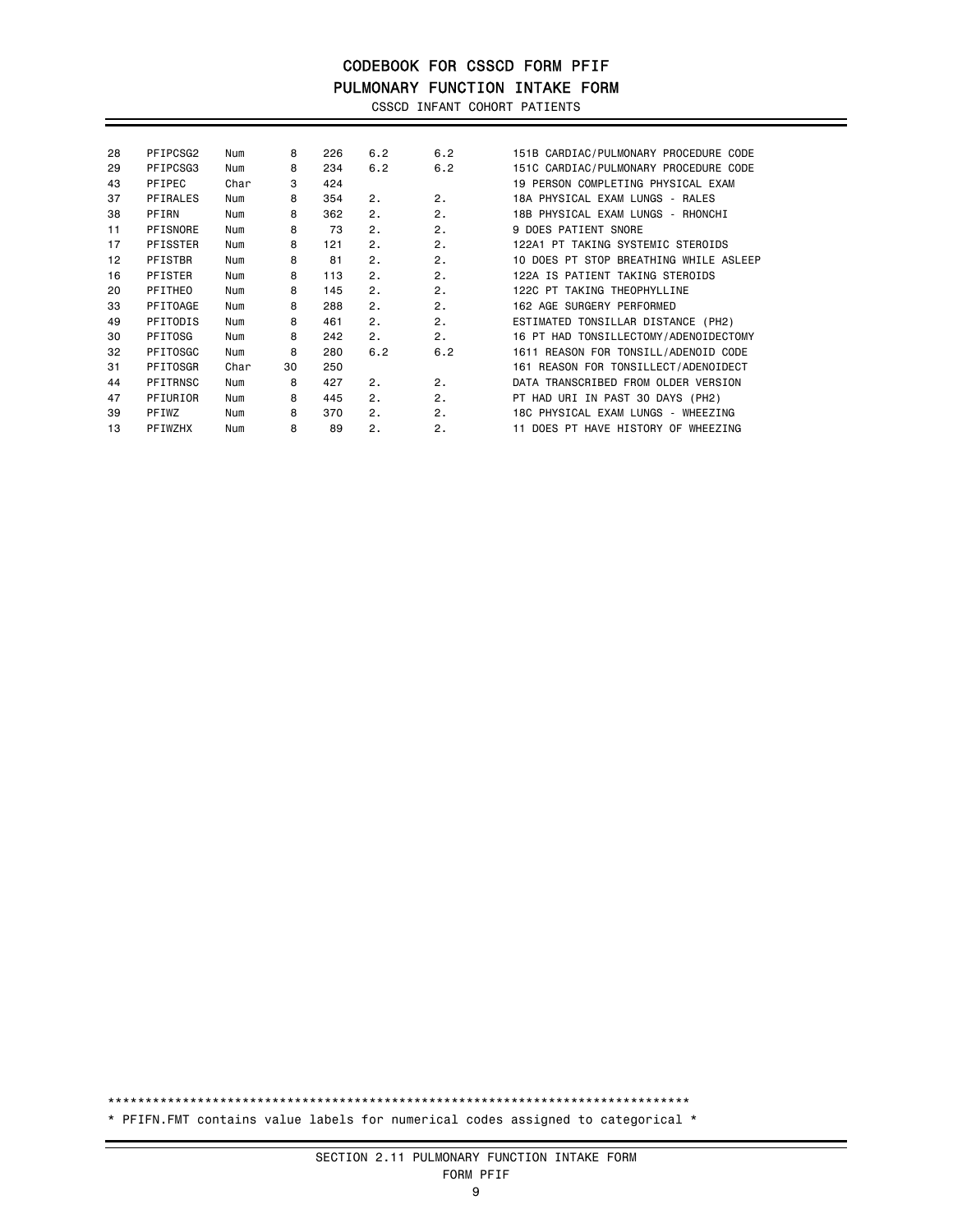## CODEBOOK FOR CSSCD FORM PFIF PULMONARY FUNCTION INTAKE FORM

CSSCD INFANT COHORT PATIENTS

\* variables in the SAS dataset PFIFPUBN.SD2 \* \*\*\*\*\*\*\*\*\*\*\*\*\*\*\*\*\*\*\*\*\*\*\*\*\*\*\*\*\*\*\*\*\*\*\*\*\*\*\*\*\*\*\*\*\*\*\*\*\*\*\*\*\*\*\*\*\*\*\*\*\*\*\*\*\*\*\*\*\*\*\*\*\*\*\*\*\*;

PROC FORMAT;

\*Format NO\_YES used for the following variables:PFIACS PFIARI PFIOACUT PFICOOP PFIWZHX PFIASTHX PFIASMED PFISTER PFISSTER PFIISTER PFIBSYM PFITHEO PFICROM PFIACHOL PFIOMED PFIHSSMK PFIPCSG PFITOSG PFIMEDS PFIRALES PFIRN PFIWZ PFIMBR PFIORAB PFIABLE PFIURIOR PFITRNSC;

 VALUE NO\_YES 1='NO' 2='YES';

\*Format BREATHE used for the following variables: PFIDIFBR PFISNORE PFISTBR;

| VALUE BREATHE | $1 = 'NFWFR'$          |
|---------------|------------------------|
|               | $2 = 0$ CCASIONALLY    |
|               | $3 =$ FREQUENTI Y      |
|               | $4 = 4$ ALWAYS $\cdot$ |

format

PFIACS PFIARI PFIOACUT PFICOOP PFIWZHX PFIASTHX PFIASMED PFISTER PFISSTER PFIISTER PFIBSYM PFITHEO PFICROM PFIACHOL PFIOMED PFIHSSMK PFIPCSG PFITOSG PFIMEDS PFIRALES PFIRN PFIWZ PFIMBR PFIORAB PFIABLE PFIURIOR NO\_YES. PFIDIFBR PFISNORE PFISTBR BREATHE.;

run; quit;

> SECTION 2.11 PULMONARY FUNCTION INTAKE FORM FORM PFIF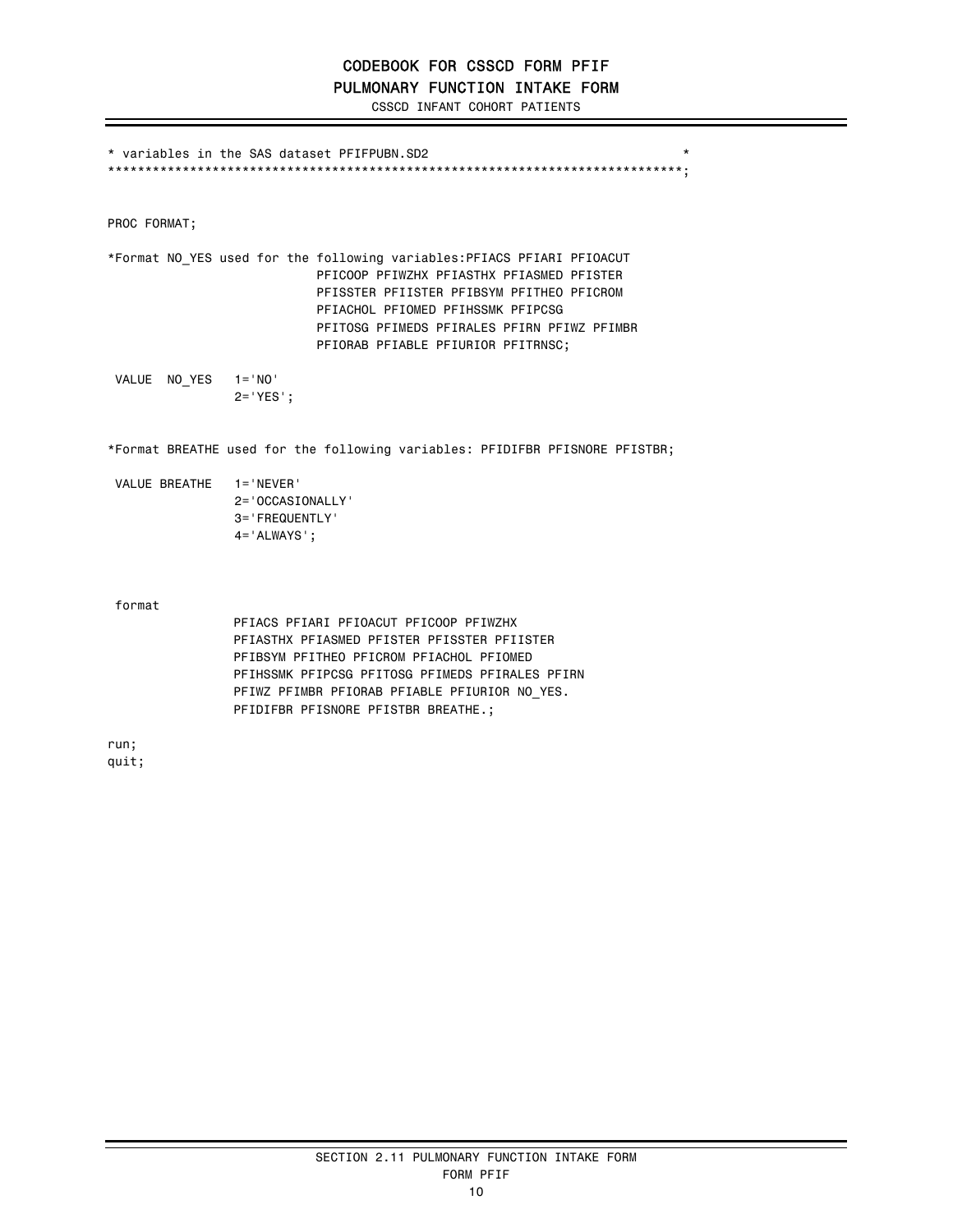## PULMONARY FUNCTION INTAKE FORM - PAGE 1

CSSCD INFANT COHORT PATIENTS

|                                   |                                  | type: numeric (float) |                                    |                            |
|-----------------------------------|----------------------------------|-----------------------|------------------------------------|----------------------------|
| range: [1,15]<br>unique values: 5 |                                  |                       | units: 1<br>coded missing: 0 / 705 |                            |
| tabulation: Freq. Value           | 308 1<br>14 5<br>325 11<br>53 13 | 5 15                  |                                    |                            |
|                                   | type: string (str1)              |                       |                                    |                            |
| unique values: 1                  |                                  |                       |                                    | coded missing: $313 / 705$ |
| tabulation: Freq. Value           | 392                              | "E"                   |                                    |                            |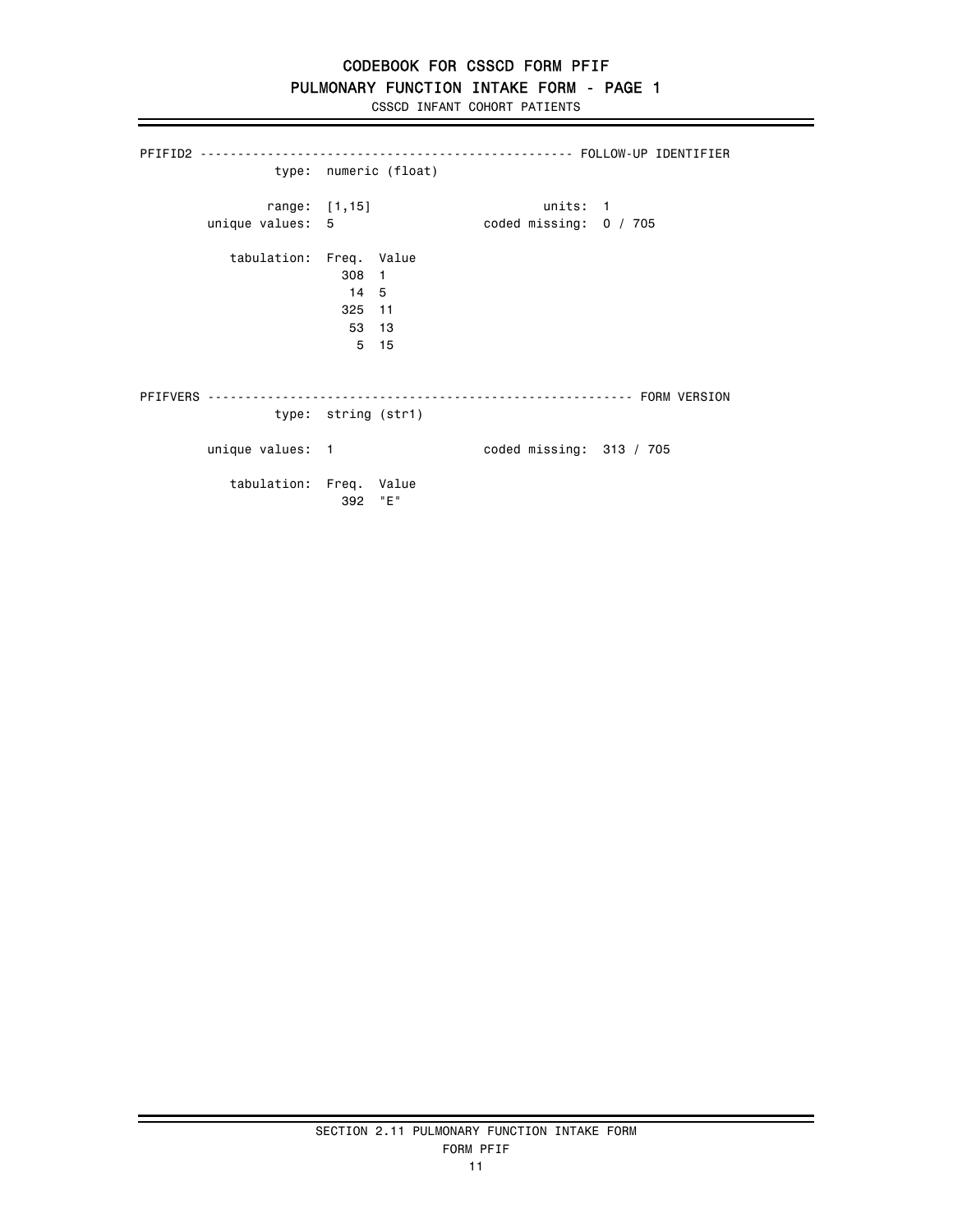PFIACS --------------------------------- 4 PT HAD ACS/PNEUMONIA IN PAST 60 DAYS type: numeric (float) label: PFIACS range: [1,2] units: 1 unique values: 2 coded missing: 0 / 705 tabulation: Freq. Numeric Label 702 1 NO 2 YES PFIARI --------------------------------- 5 HAD ACUTE RESP ILLNESS IN LAST MONTH type: numeric (float) label: PFIARI range: [1,1] units: 1 unique values: 1 coded missing: 316 / 705 tabulation: Freq. Numeric Label 389 1 NO PFIARI: 1. Response required only if PFIFVERS=E. PFIOACUT -------------------------------- 6 OTHER ACUTE CONDIT INTERFERE W/TEST type: numeric (float) label: PFIOACUT range: [1,1] units: 1 unique values: 1 coded missing: 335 / 705 tabulation: Freq. Numeric Label 370 1 NO PFIOACUT: 1. Response required only if PFIFVERS=E. PFICOOP ---------------------------------- 7 PT ABLE TO COOPERATE W/ PF TESTING type: numeric (float) label: PFICOOP range: [1,2] units: 1  $coded$  missing:  $315 / 705$  tabulation: Freq. Numeric Label 24 1 NO 366 2 YES PFICOOP:

1. Response required only if PFIFVERS=E.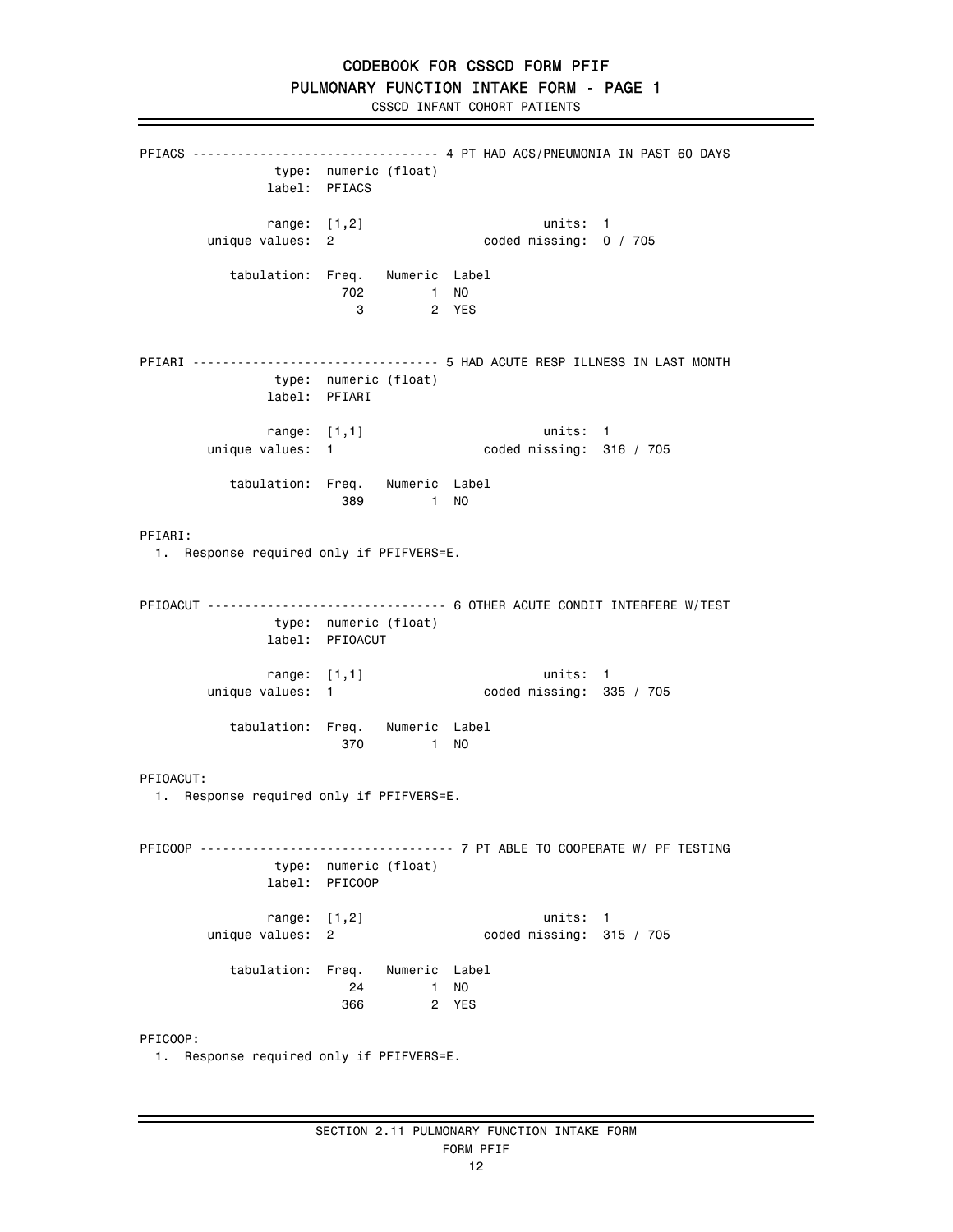CSSCD INFANT COHORT PATIENTS

PFIDIFBR ----------------------------------- 8 HAVE DIFFICULTY BREATHING ASLEEP type: numeric (float) label: PFIDIFBR range: [1,4] units: 1<br>unique values: 4 coded missing: 33 coded missing: 339 / 705 tabulation: Freq. Numeric Label 317 1 NEVER<br>44 2 OCCASIONALLY 44 2 OCCASIONALLY 4 3 FREQUENTLY 1 4 ALWAYS PFIDIFBR: 1. Response required only if PFIFVERS=E. PFISNORE ------------------------------------------------- 9 DOES PATIENT SNORE type: numeric (float) label: PFISNORE range: [1,4] units: 1 unique values: 4 coded missing: 14 / 705 tabulation: Freq. Numeric Label 346 1 NEVER 272 2 OCCASIONALLY **31** 3 FREQUENTLY 42 4 ALWAYS PFISTBR -------------------------------- 10 DOES PT STOP BREATHING WHILE ASLEEP type: numeric (float) label: PFISTBR range: [1,3] units: 1 unique values: 3 coded missing: 6 / 705 tabulation: Freq. Numeric Label 685 1 NEVER 2 OCCASIONALLY 1 3 FREQUENTLY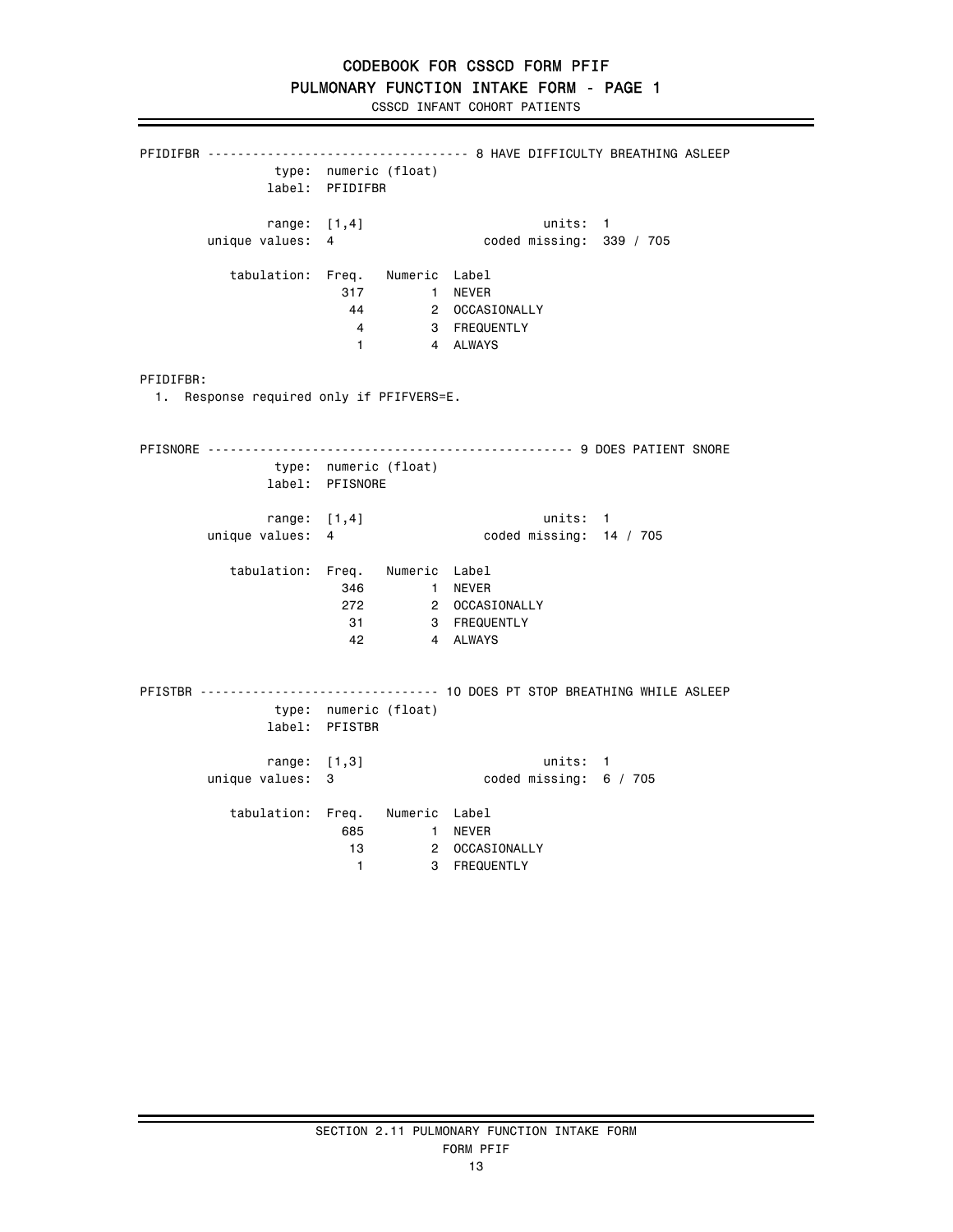PFIWZHX ----------------------------------- 11 DOES PT HAVE HISTORY OF WHEEZING type: numeric (float) label: PFIWZHX range: [1,2] units: 1 unique values: 2 coded missing: 1 / 705 tabulation: Freq. Numeric Label 625 1 NO 2 YES PFIASTHX ------------------------------------ 12 DOES PT HAVE HISTORY OF ASTHMA type: numeric (float) label: PFIASTHX range: [1,2] units: 1 unique values: 2 coded missing: 1 / 705 tabulation: Freq. Numeric Label 635 1 NO 69 2 YES PFIASMED -------------------------------- 121 PT CURRENTLY ON ASTHMA MEDICATION type: numeric (float) label: PFIASMED range: [1,2] units: 1<br>coded missing: 63 unique values: 2 coded missing: 639 / 705 tabulation: Freq. Numeric Label 31 1 NO 35 2 YES PFIASMED: 1. Response required only if PFIASTHX=2. PFISTER --------------------------------------- 122A IS PATIENT TAKING STEROIDS type: numeric (float) label: PFISTER range: [1,2] units: 1<br>unique values: 2 coded missing: 67 coded missing:  $675 / 705$  tabulation: Freq. Numeric Label 21 1 NO 9 2 YES PFISTER: 1. Response required only if PFIASMED=2.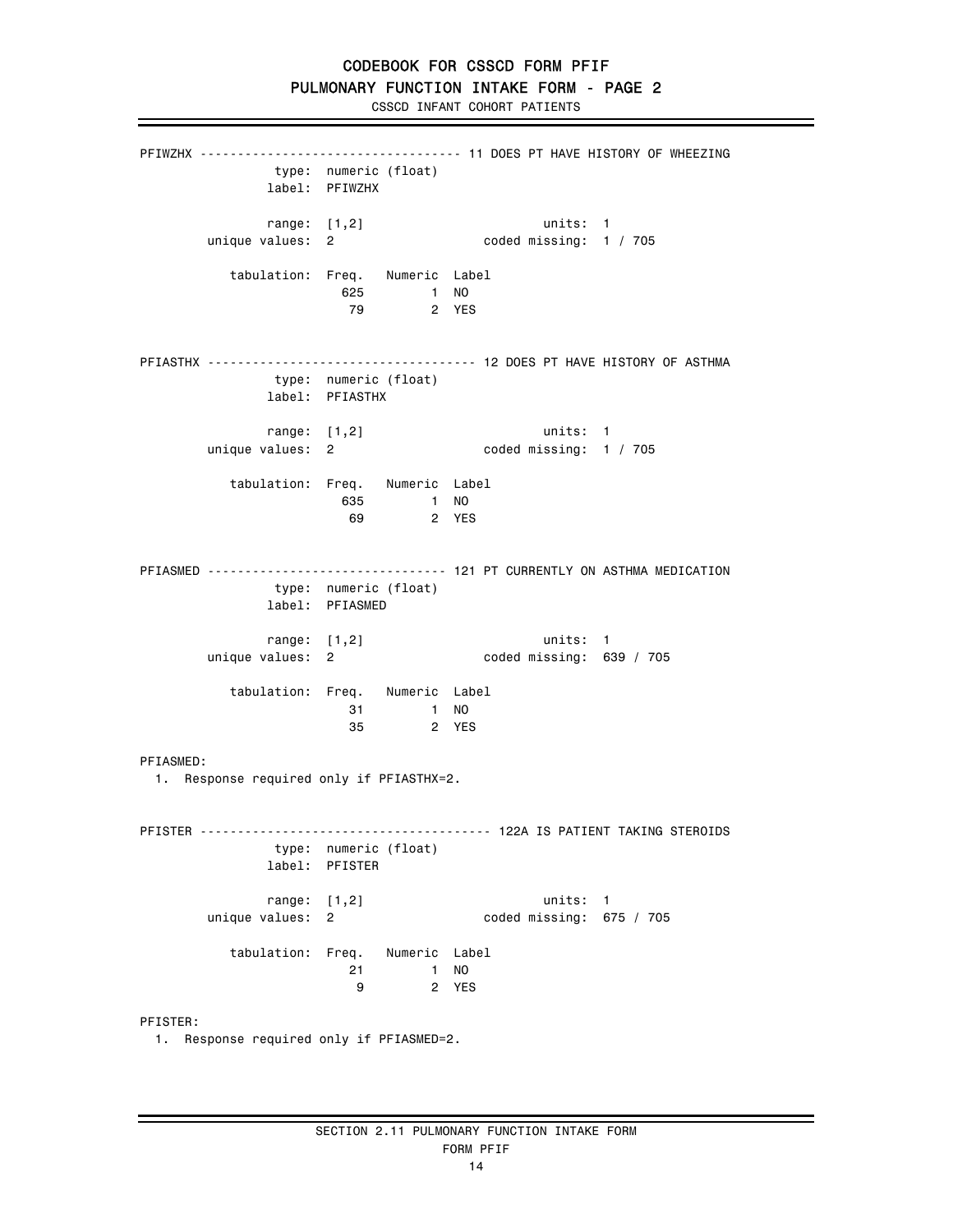CSSCD INFANT COHORT PATIENTS

PFISSTER ------------------------------------ 122A1 PT TAKING SYSTEMIC STEROIDS type: numeric (float) label: PFISSTER range: [1,1] units: 1<br>unique values: 1 coded missing: 69 coded missing: 698 / 705 tabulation: Freq. Numeric Label 7 1 NO PFISSTER: 1. Response required only if PFISTER=2. PFIISTER ------------------------------------- 122A2 PT TAKING INHALED STEROIDS type: numeric (float) label: PFIISTER range: [2,2] units: 1 unique values: 1 coded missing: 698 / 705 tabulation: Freq. Numeric Label 7 2 YES PFIISTER: 1. Response required only if PFISTER=2. PFIBSYM ------------------------------------ 122B PT TAKING BETA-SYMPATHOMETICS type: numeric (float) label: PFIBSYM range: [1,2] units: 1 unique values: 2 coded missing: 674 / 705 tabulation: Freq. Numeric Label 22 1 NO<br>9 2 YES 2 YES

PFIBSYM:

1. Response required only if PFIASMED=2.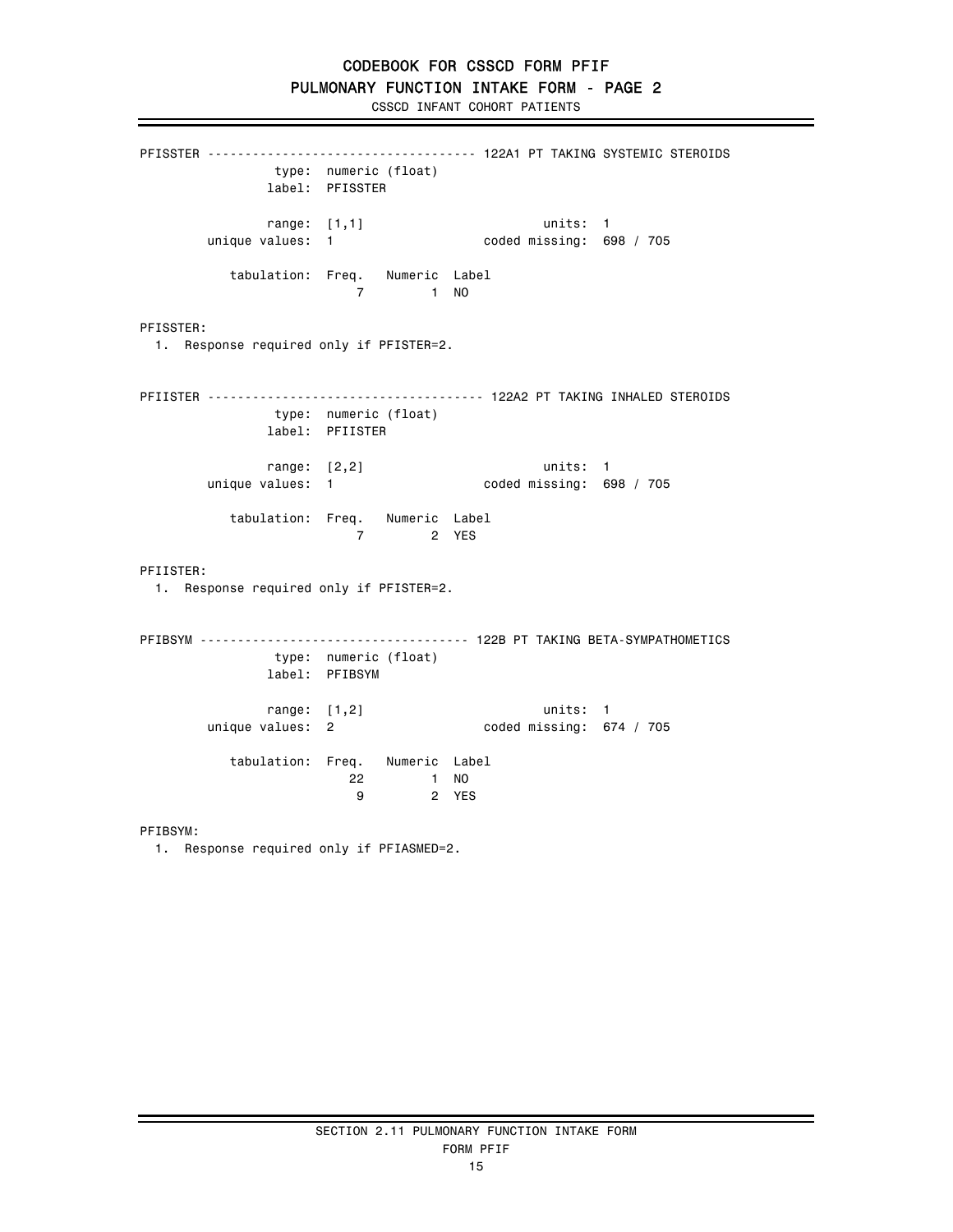CSSCD INFANT COHORT PATIENTS

PFITHEO ------------------------------------------- 122C PT TAKING THEOPHYLLINE type: numeric (float) label: PFITHEO range: [1,2] units: 1 unique values: 2 coded missing: 674 / 705 tabulation: Freq. Numeric Label 25 1 NO<br>6 2 YES 2 YES PFITHEO: 1. Response required only if PFIASMED=2. PFICROM --------------------------------- 122D PT TAKING CROMOLYN OR NEDOCROMIL type: numeric (float) label: PFICROM range: [1,2] units: 1 unique values: 2 coded missing: 673 / 705 tabulation: Freq. Numeric Label 29 1 NO 3 2 YES PFICROM: 1. Response required only if PFIASMED=2. PFIACHOL -------------------------------------- 122E PT TAKING ANTICHOLINERGICS type: numeric (float) label: PFIACHOL range: [1,1] units: 1 unique values: 1 coded missing: 674 / 705 tabulation: Freq. Numeric Label 31 1 NO PFIACHOL: 1. Response required only if PFIASMED=2.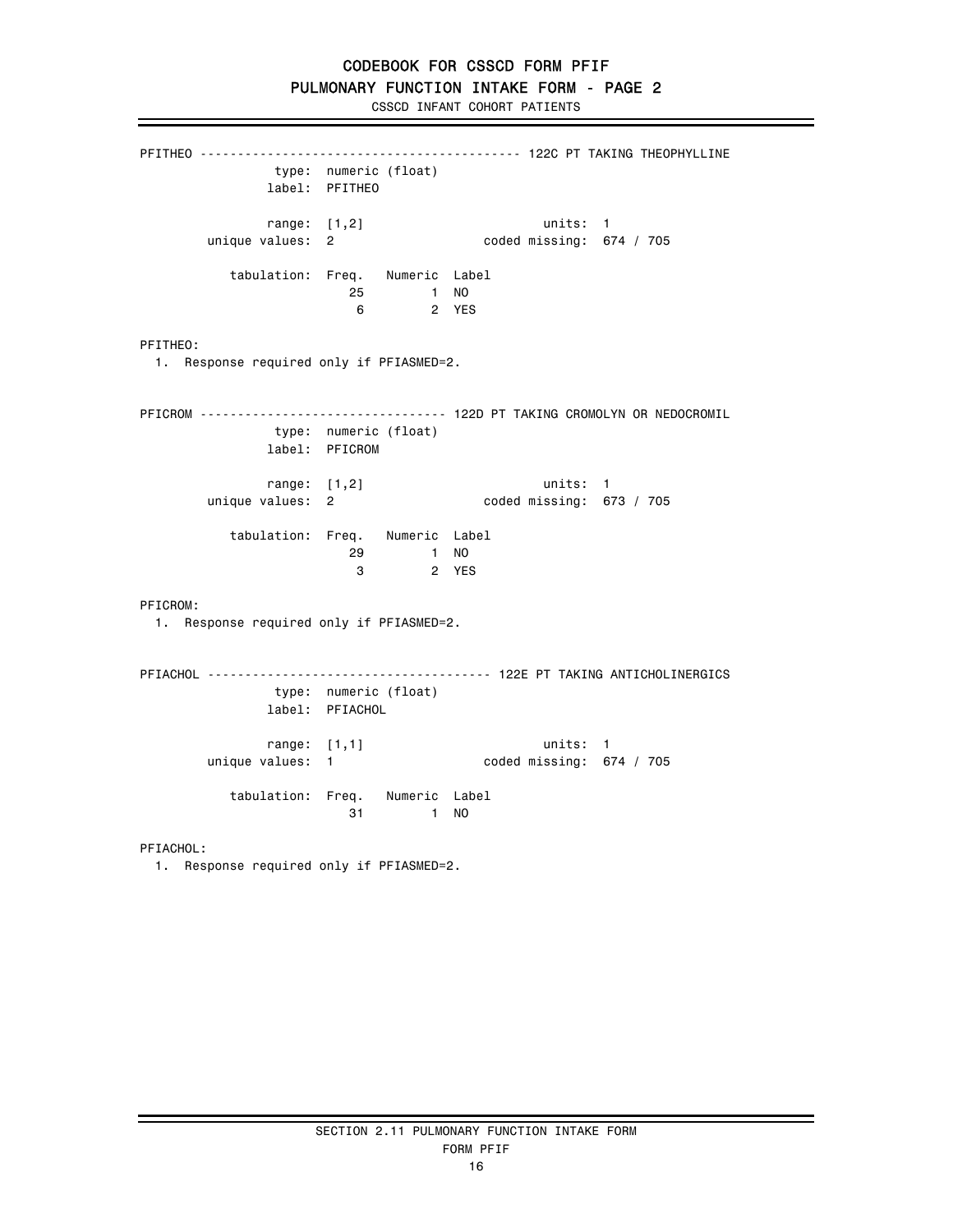PFIOMED ---------------------------------- 122F PT TAKING OTHER MEDS FOR ASTHMA type: numeric (float) label: PFIOMED range: [1,2] units: 1 unique values: 2 coded missing: 673 / 705 tabulation: Freq. Numeric Label 18 1 NO 14 2 YES PFIOMED: 1. Response required only if PFIASMED=2. PFIOMEDT --------------------------------- 122F1 OTHR ASTHMA MEDICATION SPECIFY type: string (str25) unique values: 8 coded missing: 0 / 705 tabulation: Freq. Value 691 "-7" 1 "ABULTEROL" 1 "ALBUTERAL" 4 "ALBUTEROL" 1 "INHALER" 1 "THEODUR" 4 "VENTOLIN" 2 "VENTOLIN INHALER" PFIOMEDT: 1. Response required only if PFIOMED=2. PFICIG --------------------------------------- 13 DOES PATIENT SMOKE CIGARETTES DELETE type: numeric (float) label: PFICIG range: [1,2] units: 1<br>1 coded missing: 1 unique values: 2 coded missing: 1 / 705 tabulation: Freq. Numeric Label 699 1 NO 5 2 YES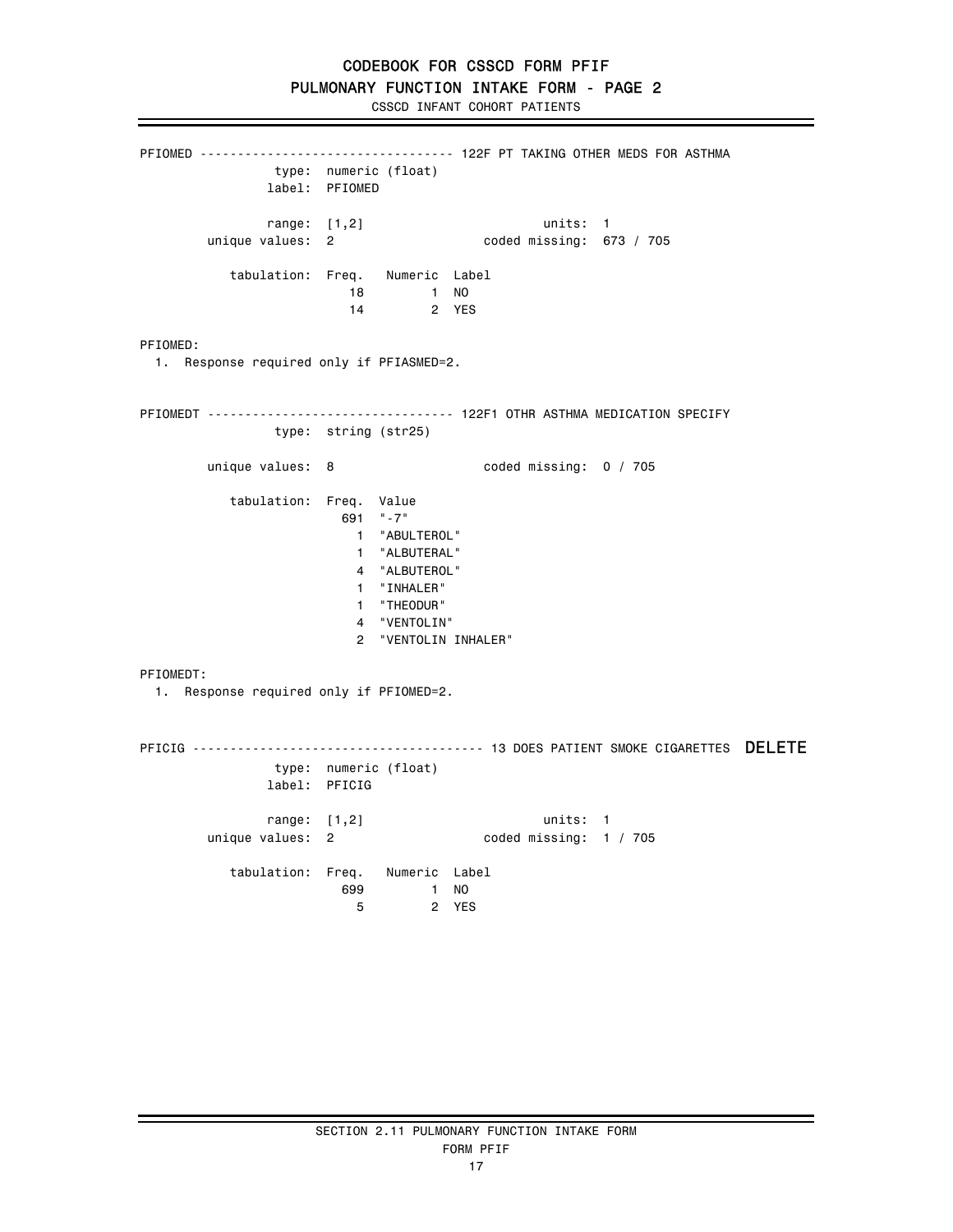PFINCIG -------------------------------- 131 HOW MANY DOES PT SMOKE IN A DAY DELETE type: numeric (float) range: [1,7] units: 1<br>unique values: 3 coded missing: 7 coded missing: 701 / 705 tabulation: Freq. Value 2 1  $\begin{array}{cc} 1 & 3 \\ 1 & 7 \end{array}$  1 7 PFINCIG: 1. Response required only if PFICIG=2. PFIHSSMK ------------------------------ 14 IS THERE HOUSEHOLD MEMBER WHO SMOKES type: numeric (float) label: PFIHSSMK range: [1,2] units: 1<br>43 unique values: 2 unique values: 2 coded missing: 32 / 705 tabulation: Freq. Numeric Label 437 1 NO 236 2 YES PFIPCSG ------------------------------- 15 HAS PT HAD PULMONARY/CARDIAC SURGERY type: numeric (float) label: PFIPCSG range: [1,2] units: 1 unique values: 2 coded missing: 1 / 705 tabulation: Freq. Numeric Label 698 1 NO 6 2 YES PFIPCSG1 -------------------------------- 151A CARDIAC/PULMONARY PROCEDURE CODE type: numeric (float) range: [34.91,38.93] units: .01 unique values: 3 coded missing: 700 / 705 tabulation: Freq. Value 2 34.91 2 35.720001 1 38.93 PFIPCSG1: 1. Response required only if PFIPCSG=2. 2. See ICD-9 codebook for procedure codes.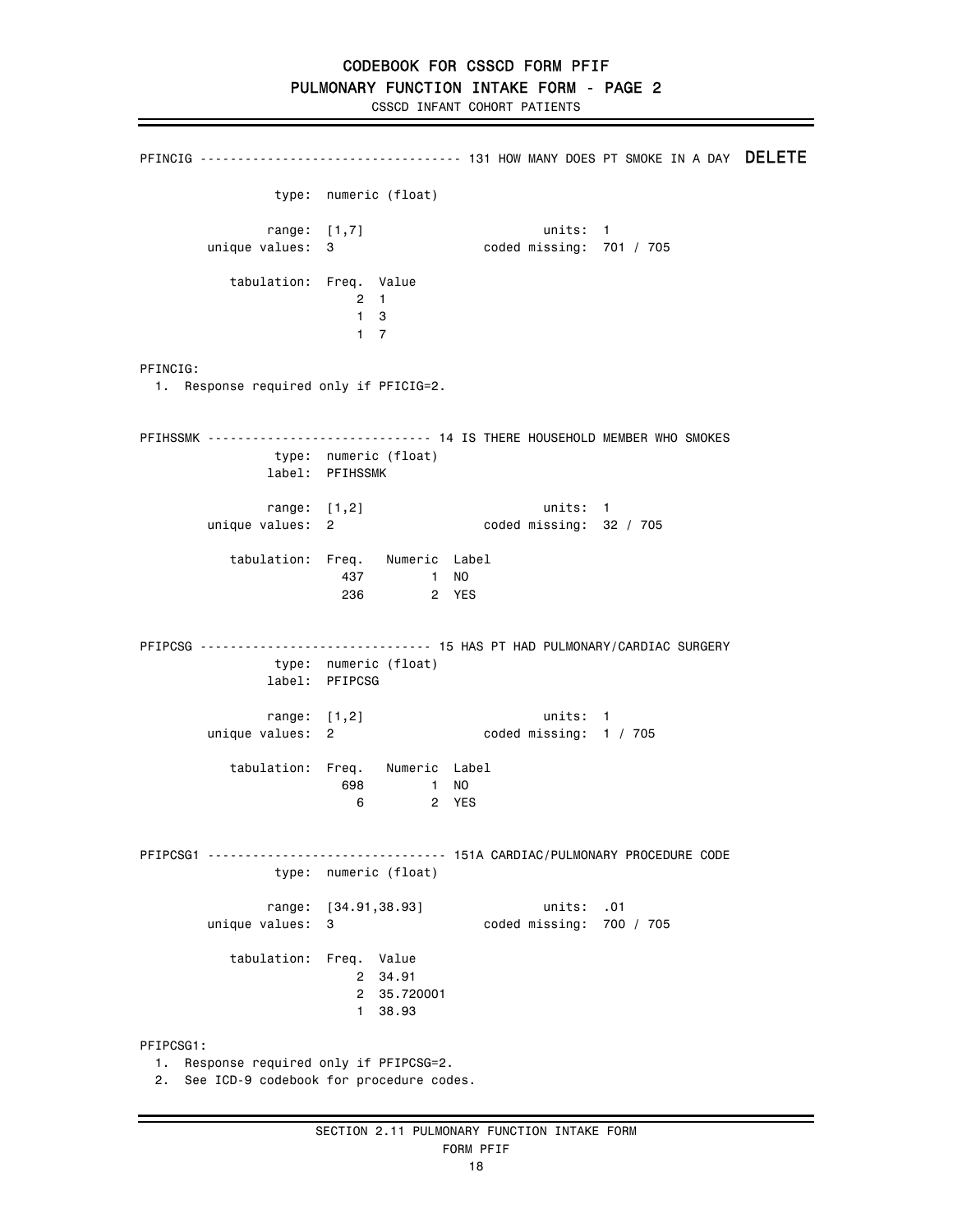```
PFIPCSG2 -------------------------------- 151B CARDIAC/PULMONARY PROCEDURE CODE 
                type: numeric (float) 
               range: [.,.] units: . 
       unique values: 0 coded missing: 705 / 705
           tabulation: Freq. Value 
           Value missing for all patients. 
PFIPCSG2: 
  1. Response required only if PFIPCSG=2. 
  2. See ICD-9 codebook for procedure codes. 
PFIPCSG3 -------------------------------- 151C CARDIAC/PULMONARY PROCEDURE CODE 
               type: numeric (float) 
        range: [.,.] units: . 
                                     coded missing: 705 / 705 tabulation: Freq. Value 
           Value missing for all patients. 
PFIPCSG3: 
  1. Response required only if PFIPCSG=2. 
  2. See ICD-9 codebook for procedure codes. 
PFITOSG --------------------------------- 16 PT HAD TONSILLECTOMY/ADENOIDECTOMY 
               type: numeric (float) 
               label: PFITOSG 
 range: [1,2] units: 1 
 unique values: 2 coded missing: 3 / 705 
           tabulation: Freq. Numeric Label 
                       680 1 NO 
                        22 2 YES
```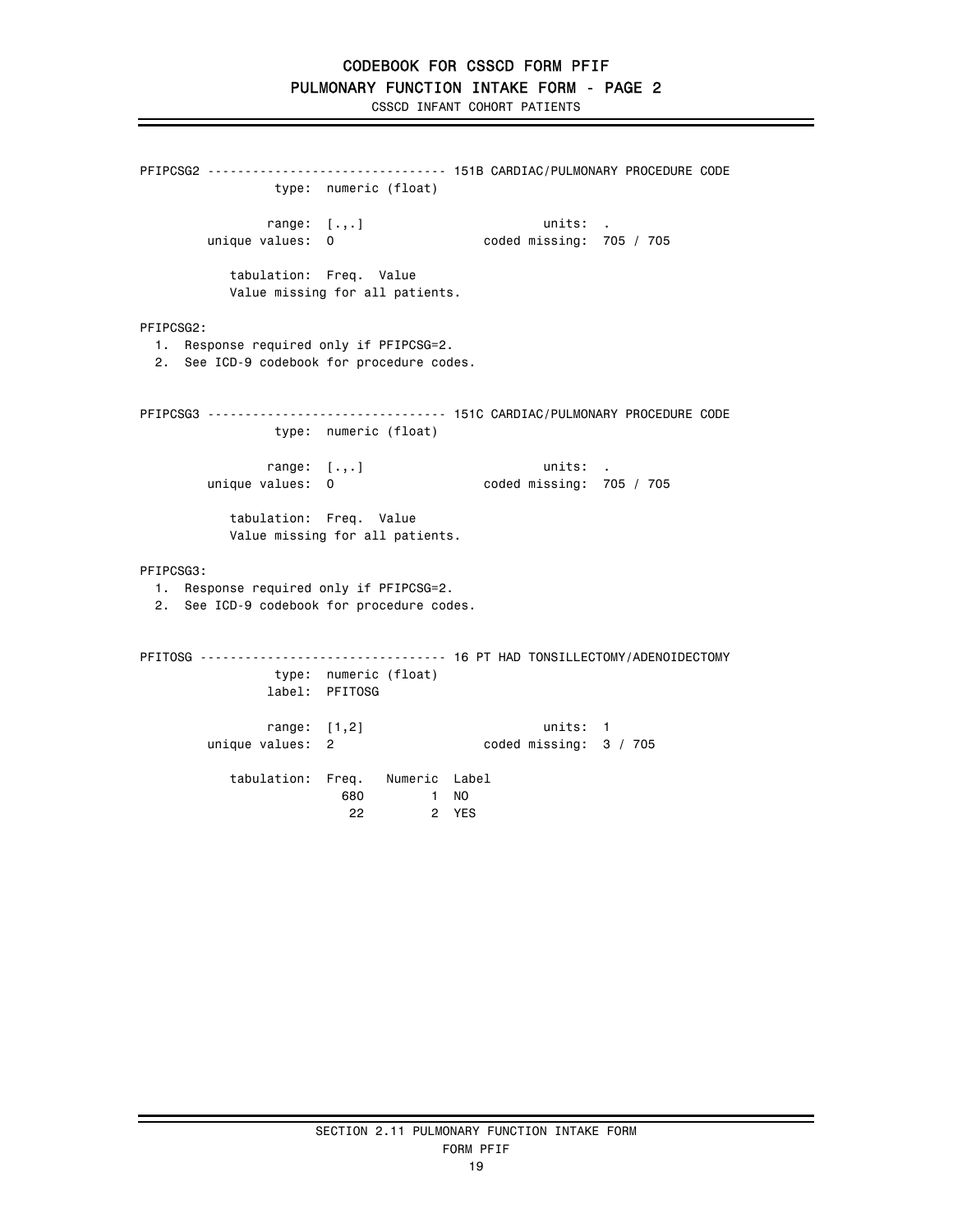PFITOSGC --------------------------------- 1611 REASON FOR TONSILL/ADENOID CODE type: numeric (float) range: [462,799] units: .01 unique values: 9 coded missing: 685 / 705 tabulation: Freq. Value 1 462 4 474 4 474.10001 4 474.10999 1 780.5 1 780.57001 1 784.90002 3 786.09003 1 799 PFITOSGC: 1. Response required only if PFITOSG=2. 2. See ICD-9 codebook for diagnosis codes. PFITOAGE -------------------------------------------- 162 AGE SURGERY PERFORMED type: numeric (float) range: [2,15] units: 1 coded missing:  $691 / 705$  tabulation: Freq. Value 1 2 1 4 3 5 4 7 1 8 1 11 1 13 2 15

PFITOAGE:

1. Response required only if PFITOSG=2.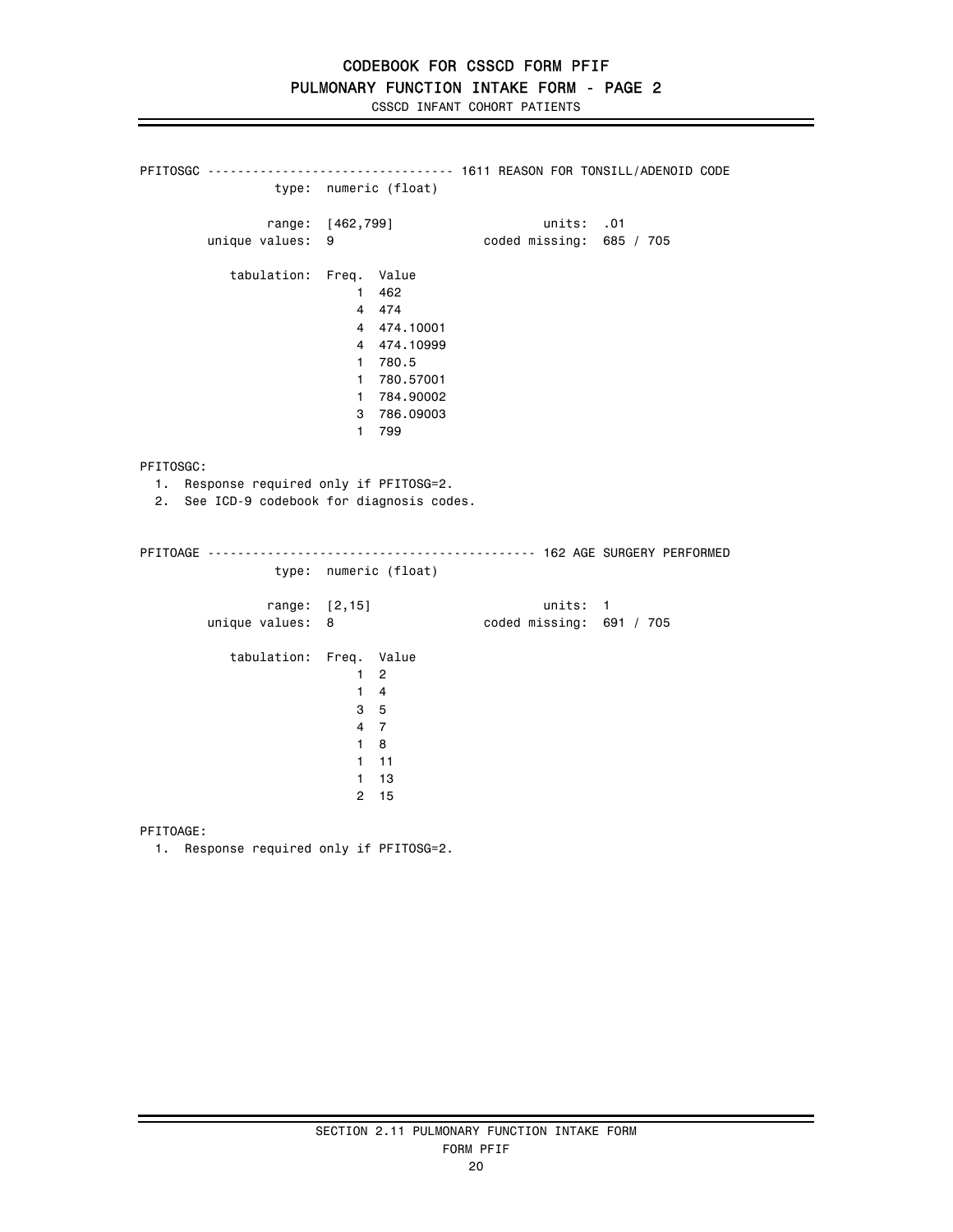CSSCD INFANT COHORT PATIENTS

PFIMEDS -------------------------------- 17 PT TAKEN MEDICATIONS IN PAST 24 HRS type: numeric (float) label: PFIMEDS range: [1,2] units: 1 unique values: 2 coded missing: 3 / 705 tabulation: Freq. Numeric Label 309 1 NO 393 2 YES PFIMED1 ----------------------------------------------- 171A LIST MEDICATION(S) DELETE type: string (str25) unique values: 50 coded missing: 0 / 705 tabulation: Freq. Value **Freq.** Value 313 "-7" 1 "PHENOBARB" 1 "PRENATALVITAMINS"<br>1 "PRN VK" 1 "ALBUTEROL INHALER" 1 "PRN VK<br>1 "ANALGESIC" 1 "PROPS" 1 "ANALGESIC" 1 "ANTI-MALARIAL" 1 "AZMACORT PUFFS"<br>1 "AZMACORT PUFFS"<br>2 "DEMEROL" 5 "PROPS II"<br>1 "PROPS II PCN"<br>2 "PROPS II RANDOMIZATION"<br>1 "PROPS II RANDOMIZED PILL" 1 "DESFERAL IV" 1 "PROPS II RANDOMIZED PILL" 2 "DESFEROL" 1 "PROZAC" 1 "DIMETAPP" 13 "RANDOMIZED PROPS" 12 "FOLATE" 6 "RANDOMIZED PROPS DRUG" 7 "RANDOMIZED PROPS II" 4 "HYDROXYUREA" 1 "RITALIN" 1 "IMURAN" 1 "SLOBID" 1 "LANOXIN" 1 "STUDY MEDS (RANDOMIZED)" 1 "MESTINON" 1 "THEODUR" 1 "MORPHINE" 1 "TORADOL" 1 "MULTIVITAMINS" 3 "TYLENOL" 1 "NOSE DROPS" 1 "TYLENOL 3"<br>6 "PCN" 1 "TYLENOL EL 6 "PCN" 1 "TYLENOL ELIXIR" 1 "PEN V-K" 1 "TYLENOL W CODEINE"<br>113 "PEN VK" 113 1 "TYLENOL W/CODEINE" 1 "TYLENOL W/CODEINE" 1 "PENICILIN" 1 "VENTALIN" 59 "PENICILLIN" 1 "VENTOLIN" 1 "PERCOCET" 1 "VITAMINS"

PFIMED1:

1. Response required only if PFIMEDS=2.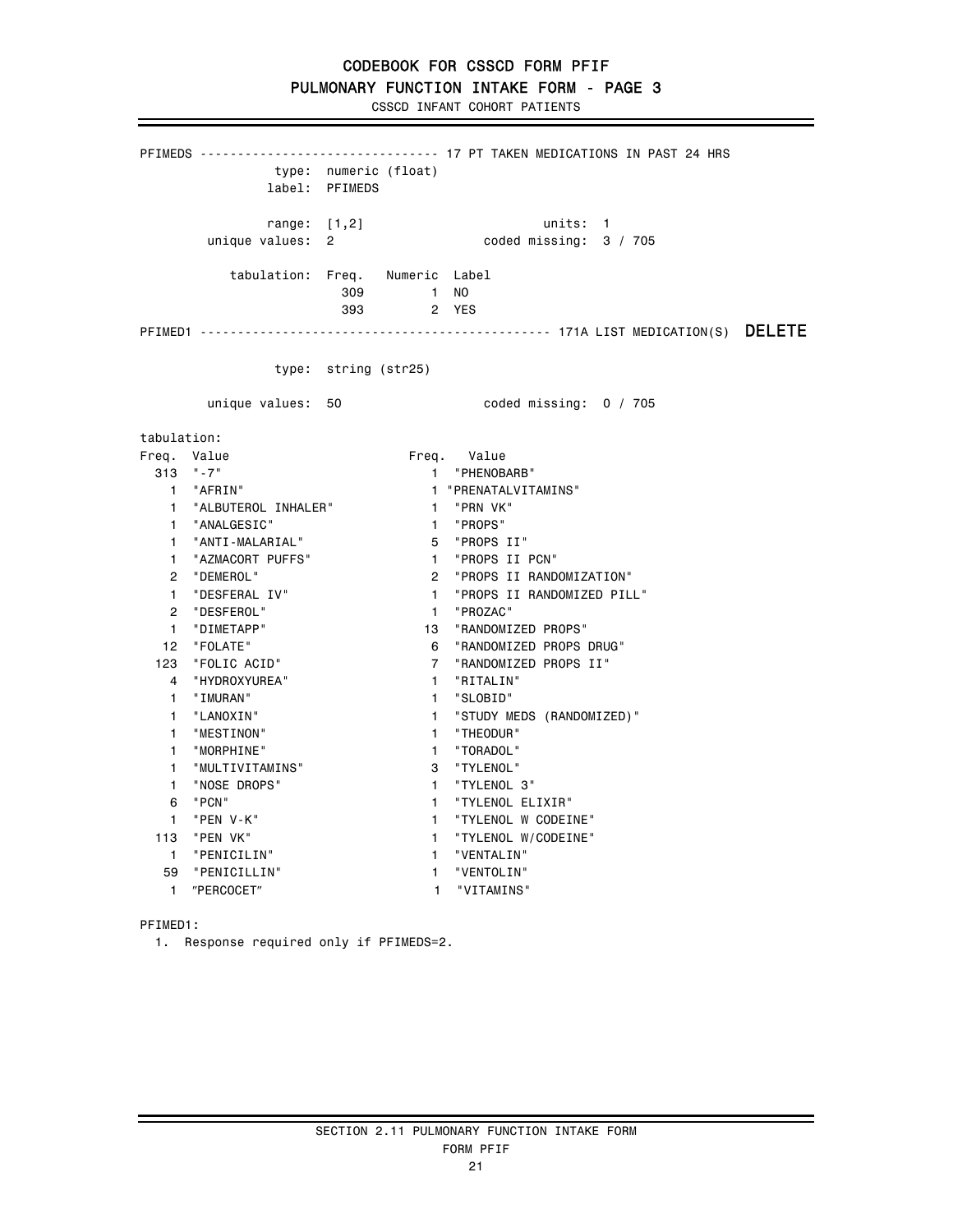PFIMED2 ----------------------------------------------- 171B LIST MEDICATION(S) DELETE type: string (str25) unique values: 29 and the coded missing: 0 / 705 tabulation: Freq. Value 533 "-7" 1 "ACETAMINOPHEN" 1 "ALBUTEROL" 1 "AZMACORT INHALER" 1 "CROMOLYN" 1 "DESFEROL" 22 "FOLATE" 97 "FOLIC ACID" 2 "HYDROXYUREA" 1 "IBUPROFEN" 1 "INH" 1 "MESTINON-TIME SPAN" 7 "MULTIVITAMINS" 1 "PEN V-K" 14 "PEN VK" 6 "PENICILLIN" 1 "PERCOCET" 1 "PREDNISONE" 1 "PROPS II" 1 "PROPS II RANDOMIZATION" 1 "PROVENTIL PUFFS" 1 "RANDOMIZED PROPS DRUG" 1 "RANDOMIZED PROPS II" 1 "SEPTRA" 1 "SINEX" 1 "TORADOL" 2 "TYLENOL" 2 "VENTOLIN" 1 "VITAMINS"

PFIMED2:

1. Response required only if PFIMEDS=2.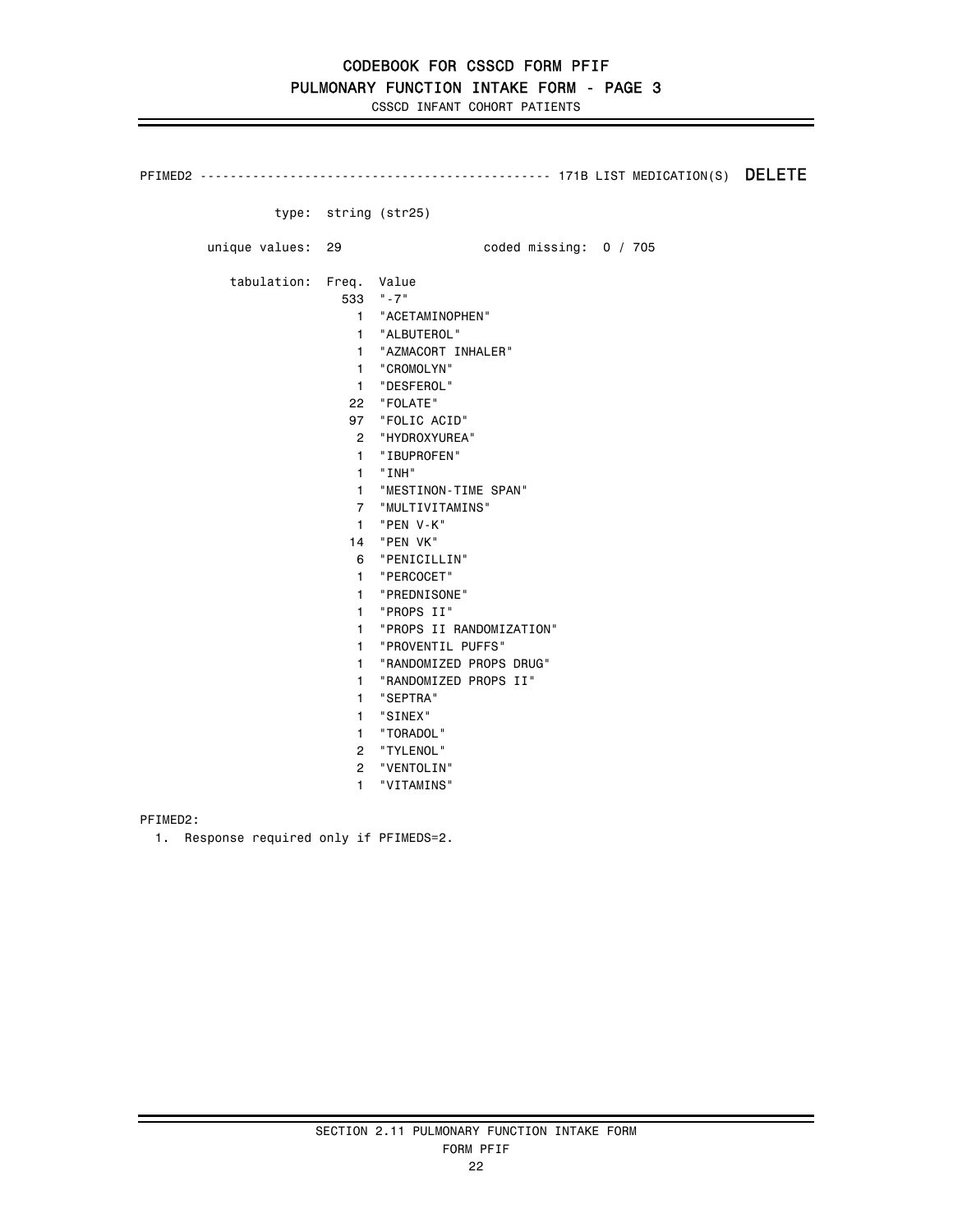PFIMED3 ----------------------------------------------- 171C LIST MEDICATION(S) DELETE type: string (str25) unique values: 19 coded missing: 0 / 705 tabulation: Freq. Value 681 "-7" 1 "ADVIL" 1 "ASTHMA CORT" 1 "AUGMENTIN" 2 "DESFERAL" 2 "FOLIC ACID" 1 "HYDROCORTISONE CREAM" 1 "IBUPROFEN" 1 "IMURAM" 1 "MESTINON" 1 "MOTRIN" 2 "MULTIVITAMINS" 1 "PEN VK" 1 "PROTROPIN" 1 "PROVENTIL" 1 "PROVENTIL NEBULIZER" 1 "THEPHYLLINE" 2 "TYLENOL" 3 "TYLENOL #3" PFIMED3: 1. Response required only if PFIMEDS=2. PFIMED4 ----------------------------------------------- 171D LIST MEDICATION(S) DELETE type: string (str25) unique values: 9 coded missing: 0 / 705 tabulation: Freq. Value 696 "-7" 1 "BECONASE" 1 "DILANTIN" 1 "IBUPROFEN" 1 "IBUROPROFEN" 1 "MOTRIN" 2 "PEN VK" 1 "PREDNISONE" 1 "TYLENOL" PFIMED4:

1. Response required only if PFIMEDS=2.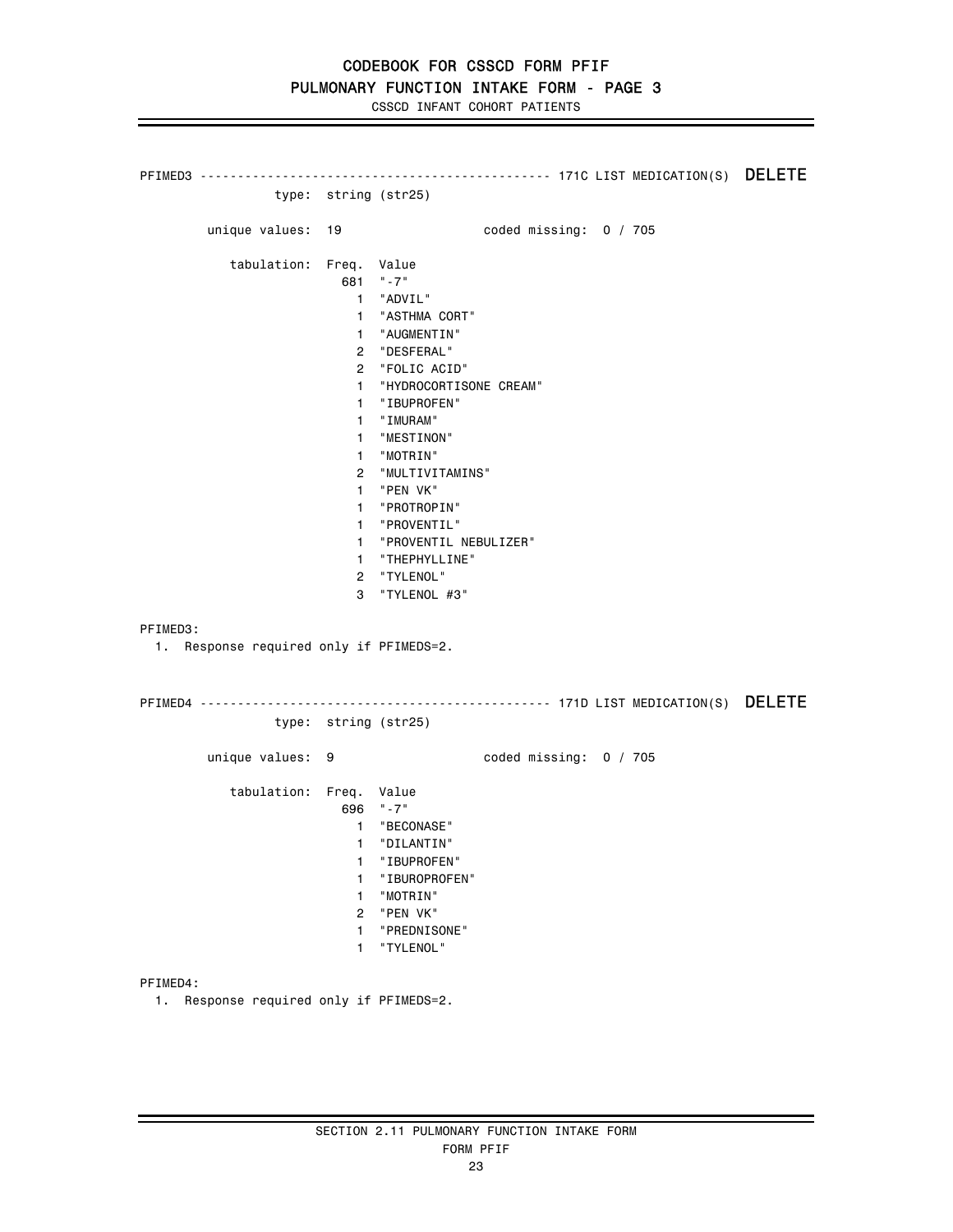CSSCD INFANT COHORT PATIENTS

PFIRALES -------------------------------------- 18A PHYSICAL EXAM LUNGS - RALES type: numeric (float) label: PFIRALES range: [1,2] units: 1 unique values: 2 coded missing: 9 / 705 tabulation: Freq. Numeric Label 695 1 NO 2 YES PFIRN --------------------------------------- 18B PHYSICAL EXAM LUNGS - RHONCHI type: numeric (float) label: PFIRN range: [1,1] units: 1 unique values: 1 coded missing: 10 / 705 tabulation: Freq. Numeric Label 695 1 NO PFIWZ -------------------------------------- 18C PHYSICAL EXAM LUNGS - WHEEZING type: numeric (float) label: PFIWZ range: [1,2] units: 1<br>unique values: 2 coded missing: 9 coded missing: 9 / 705 tabulation: Freq. Numeric Label 691 1 NO 5 2 YES PFIMBR ---------------------------------- 18D PHYS EXAM LUNGS - MOUTH BREATHING type: numeric (float) label: PFIMBR range: [1,2] units: 1 unique values: 2 coded missing: 9 / 705 tabulation: Freq. Numeric Label 672 1 NO **24** 2 YES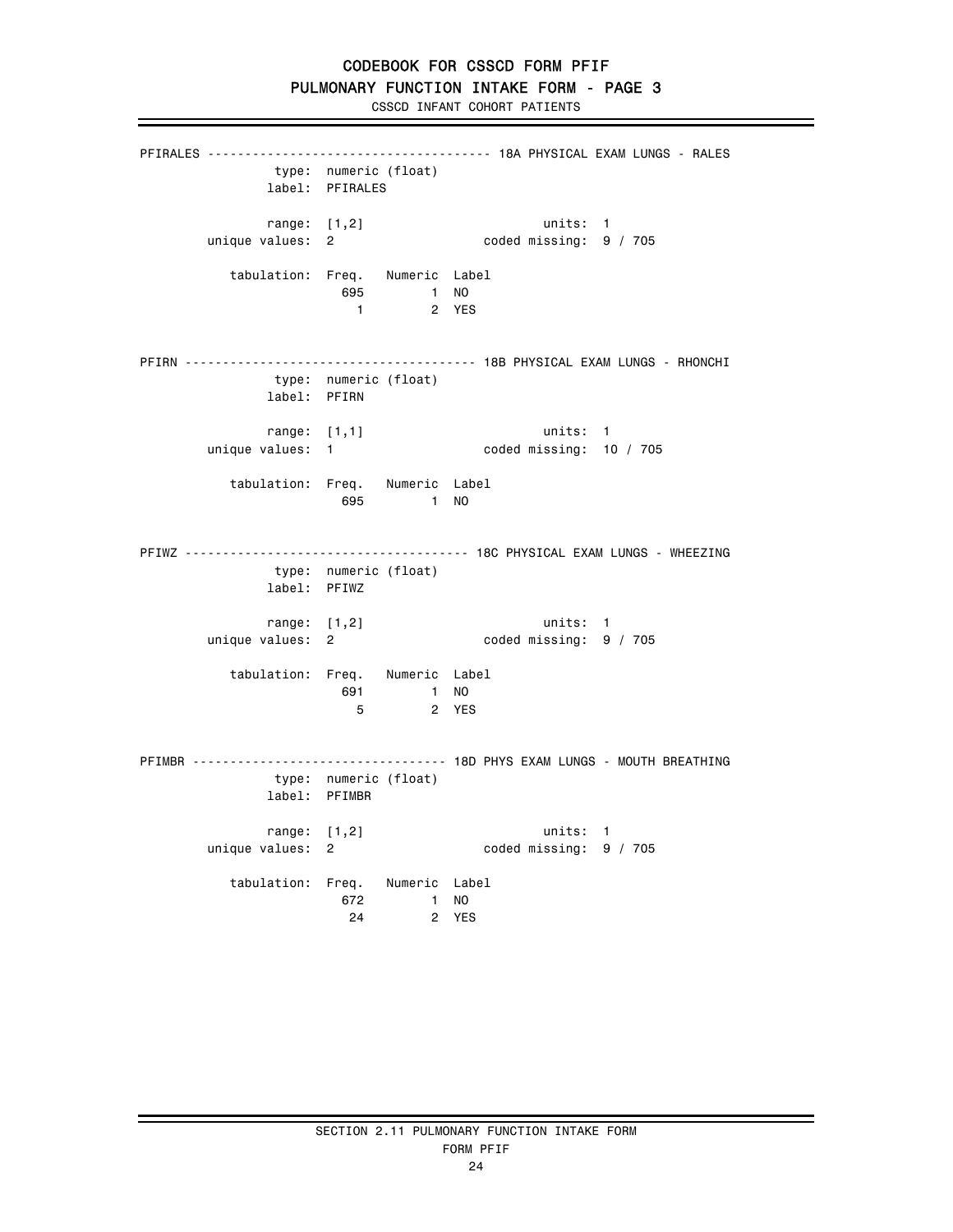PFIORAB -------------------------------- 18E PHYS EXAM LUNGS - OTHR ABNORMALITY type: numeric (float) label: PFIORAB range: [1,2] units: 1 unique values: 2 coded missing: 9 / 705 tabulation: Freq. Numeric Label 692 1 NO 2 YES PFIORABT ---------------------------------- 18E1 OTHER LUNG ABNORMALITY SPECIFY type: string (str30) unique values: 5 coded missing: 0 / 705 tabulation: Freq. Value 701 "-7" 1 "COARSE BBS" 1 "COURSE BREATH SOUNDS" 1 "HARSH BREATH SOUNDS" 1 "RESTRICTIVE LUNG DISEASE"

PFIORABT:

1. Response required only if PFIORAB=2.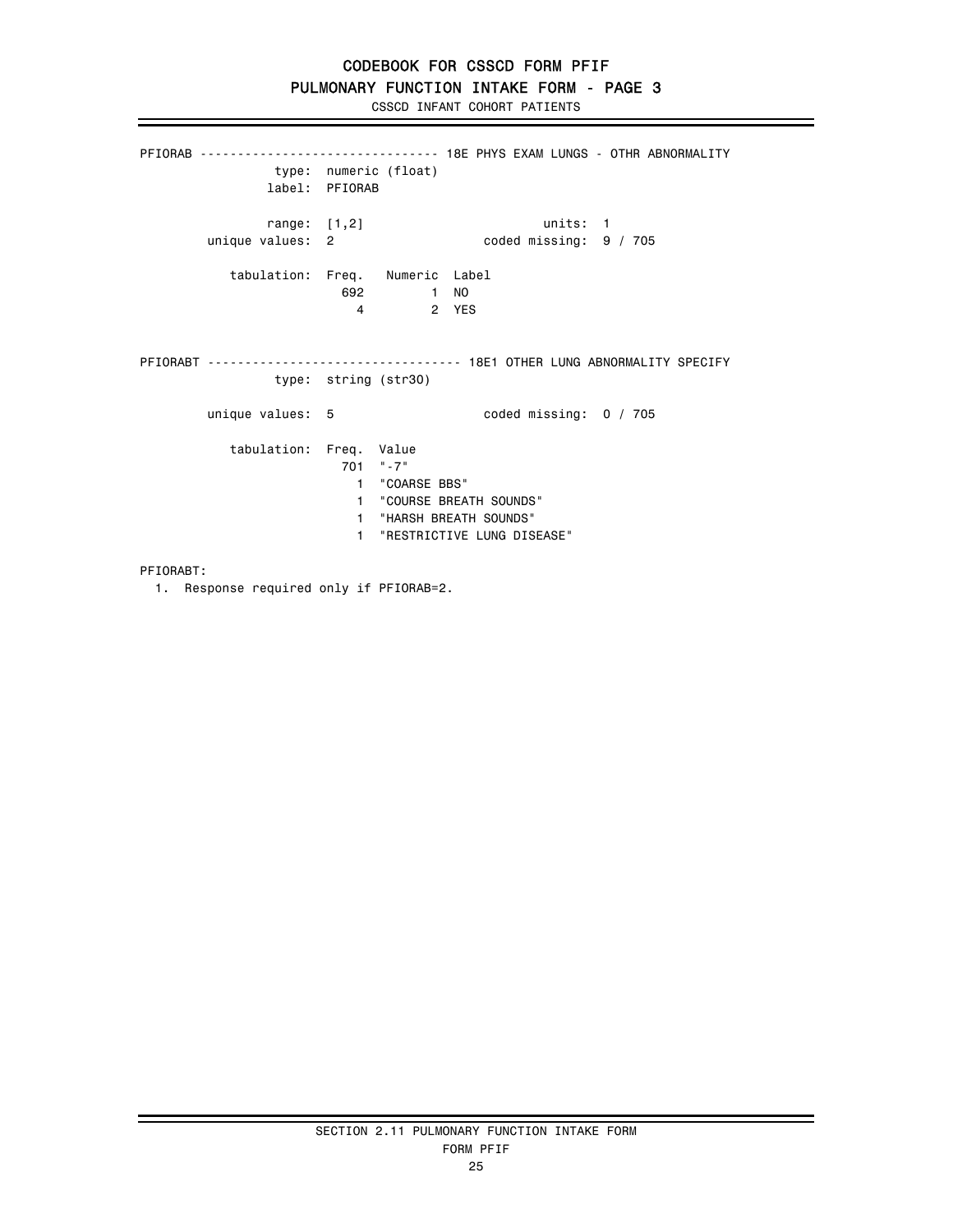### PULMONARY FUNCTION INTAKE FORM

CSSCD INFANT COHORT PATIENTS

PFITRNSC ---------------------------------- DATA TRANSCRIBED FROM OLDER VERSION type: numeric (float) range: [1,2] units: 1 unique values: 2 coded missing: 313 / 705 tabulation: Freq. Value 369 1 23 2 PFIOVERS ---------------------------------------- VERSION DATA TRANSCRIBED FROM type: string (str2) unique values: 3 coded missing: 0 / 705 tabulation: Freq. Value 682 "-7" 7 "B" 16 "C" PFIOVERS: 1. Response required only if PFITRNSC=2. PFIABLE -------------------------------- FREE OF ILLNESS & ABLE TO DO PFT (PH2) type: numeric (float) label: PFIABLE range: [1,2] units: 1 unique values: 2 coded missing: 393 / 705 tabulation: Freq. Numeric Label 38 1 NO 274 2 YES PFIABLE: 1. Required only if PFIFVERS NE 'E.'

## SECTION 2.11 PULMONARY FUNCTION INTAKE FORM FORM PFIF